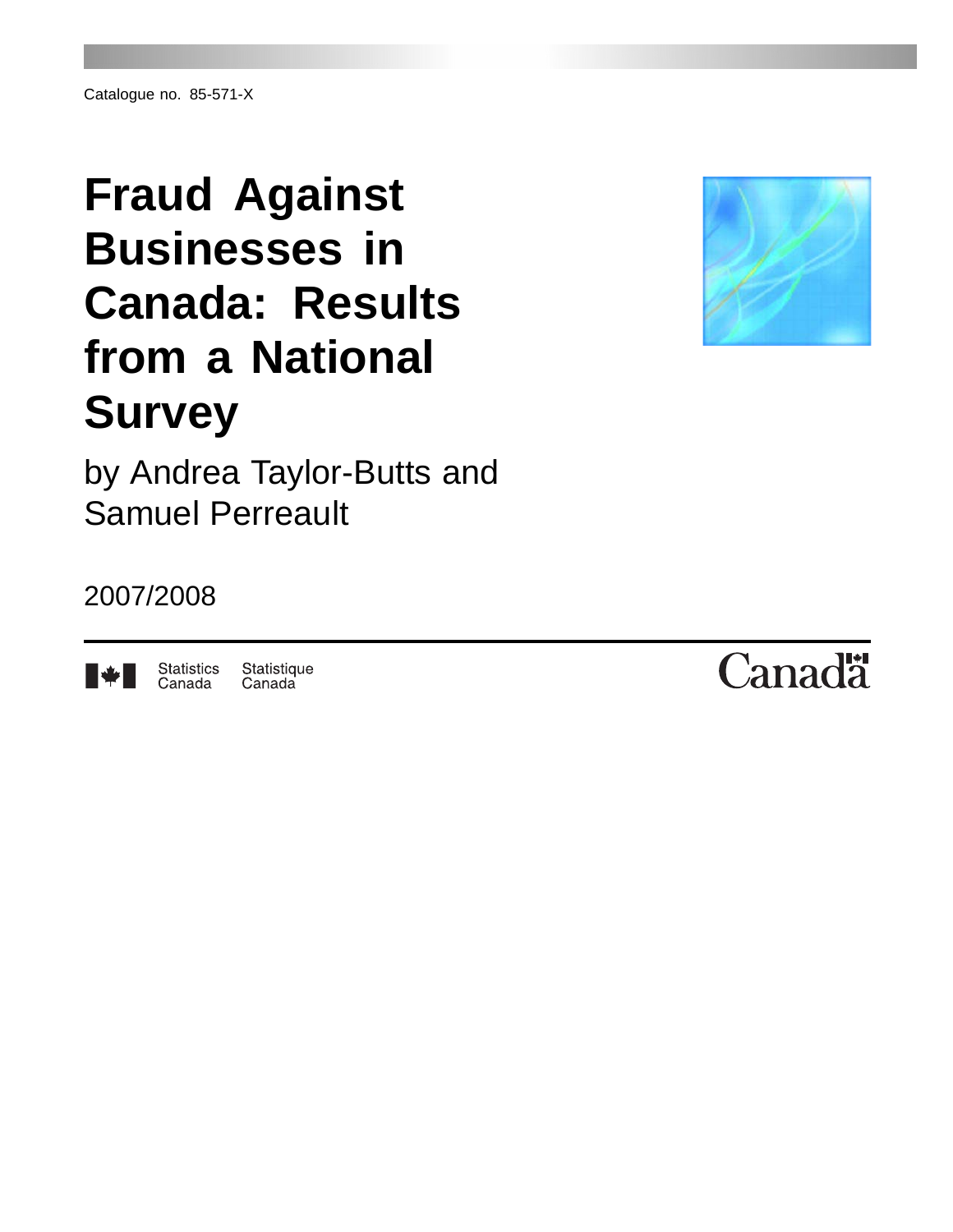### **How to obtain more information**

For information about this product or the wide range of services and data available from Statistics Canada, visit our website at *www.statcan.gc.ca*, e-mail us at *infostats@statcan.gc.ca,* or telephone us, Monday to Friday from 8:30 a.m. to 4:30 p.m., at the following numbers:

#### **Statistics Canada's National Contact Centre**

| Toll-free telephone (Canada and the United States):         |                |
|-------------------------------------------------------------|----------------|
| Inquiries line                                              | 1-800-263-1136 |
| National telecommunications device for the hearing impaired | 1-800-363-7629 |
| Fax line                                                    | 1-877-287-4369 |
| Local or international calls:                               |                |
| Inquiries line                                              | 1-613-951-8116 |
| Fax line                                                    | 1-613-951-0581 |
| <b>Depository Services Program</b>                          |                |
| Inquiries line                                              | 1-800-635-7943 |
| Fax line                                                    | 1-800-565-7757 |

#### **To access this product**

This product, Catalogue no. 85-571-X, is available free in electronic format. To obtain a single issue, visit our website at *www.statcan.gc.ca* and select "Publications."

#### **Standards of service to the public**

Statistics Canada is committed to serving its clients in a prompt, reliable and courteous manner. To this end, Statistics Canada has developed *standards of service* that its employees observe. To obtain a copy of these service standards, please contact Statistics Canada toll-free at 1-800-263-1136. The service standards are also published on *www.statcan.gc.ca* under "About us" > "Providing services to Canadians."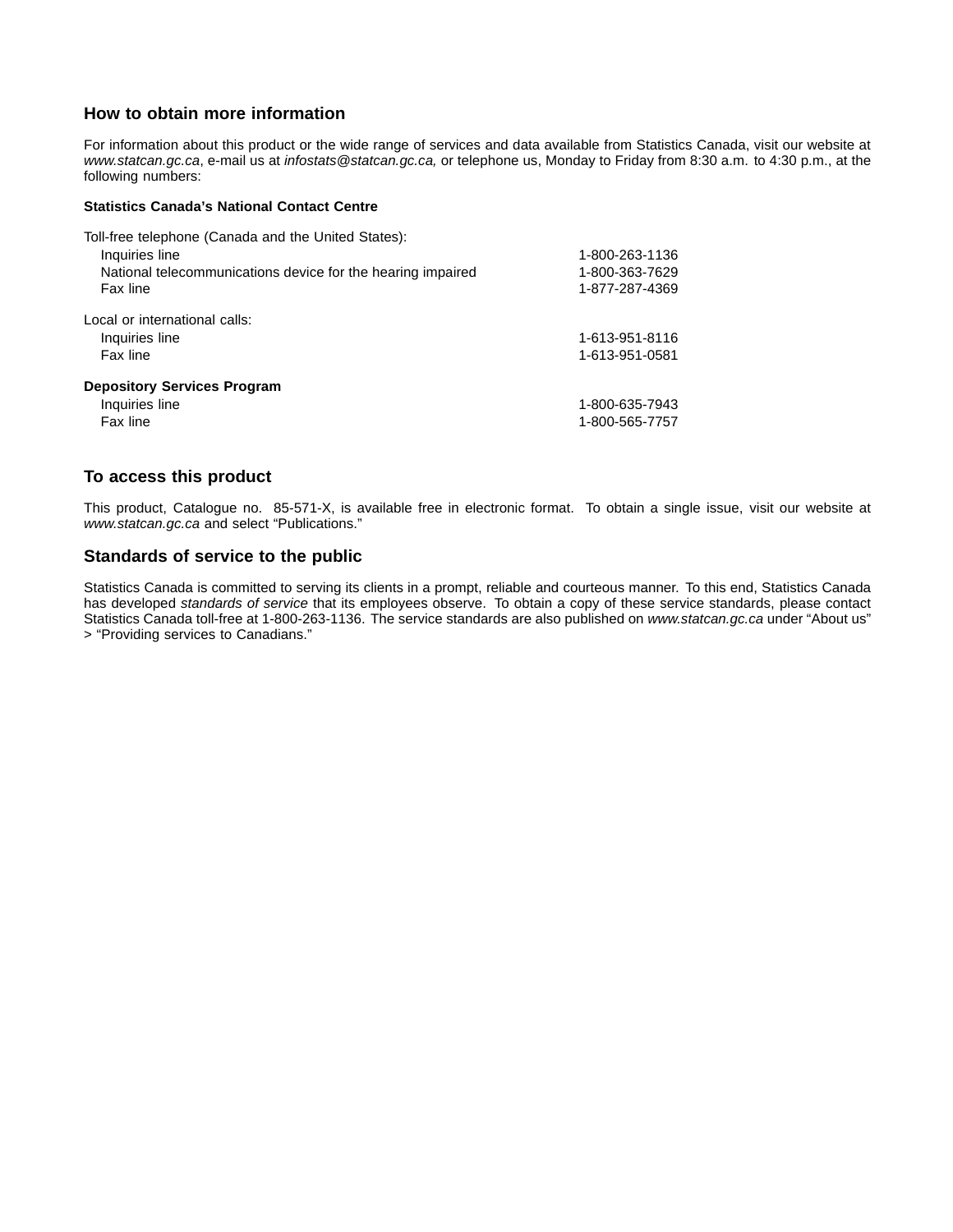# **Fraud Against Businesses in Canada: Results from a National Survey**

# by Andrea Taylor-Butts and Samuel Perreault 2007/2008

| Published by authority of the Minister responsible for Statistics Canada                                                                                                                                                                                                                                                                                                                                                                                                                                                                                                                                                                                                                                                                                                                                                                                                                                                                                                  |
|---------------------------------------------------------------------------------------------------------------------------------------------------------------------------------------------------------------------------------------------------------------------------------------------------------------------------------------------------------------------------------------------------------------------------------------------------------------------------------------------------------------------------------------------------------------------------------------------------------------------------------------------------------------------------------------------------------------------------------------------------------------------------------------------------------------------------------------------------------------------------------------------------------------------------------------------------------------------------|
| © Minister of Industry, 2009                                                                                                                                                                                                                                                                                                                                                                                                                                                                                                                                                                                                                                                                                                                                                                                                                                                                                                                                              |
| All rights reserved. The content of this electronic publication may be reproduced, in<br>whole or in part, and by any means, without further permission from Statistics Canada,<br>subject to the following conditions: that it be done solely for the purposes of private<br>study, research, criticism, review or newspaper summary, and/or for non-commercial<br>purposes; and that Statistics Canada be fully acknowledged as follows: Source (or<br>"Adapted from", if appropriate): Statistics Canada, year of publication, name of<br>product, catalogue number, volume and issue numbers, reference period and page(s).<br>Otherwise, no part of this publication may be reproduced, stored in a retrieval system<br>or transmitted in any form, by any means—electronic, mechanical or photocopy—or<br>for any purposes without prior written permission of Licensing Services, Client<br>Services Division, Statistics Canada, Ottawa, Ontario, Canada K1A 0T6. |
| December 2009                                                                                                                                                                                                                                                                                                                                                                                                                                                                                                                                                                                                                                                                                                                                                                                                                                                                                                                                                             |
| Catalogue no. 85-571-X                                                                                                                                                                                                                                                                                                                                                                                                                                                                                                                                                                                                                                                                                                                                                                                                                                                                                                                                                    |
| ISBN 978-1-100-14212-8                                                                                                                                                                                                                                                                                                                                                                                                                                                                                                                                                                                                                                                                                                                                                                                                                                                                                                                                                    |
| Frequency: Occasional                                                                                                                                                                                                                                                                                                                                                                                                                                                                                                                                                                                                                                                                                                                                                                                                                                                                                                                                                     |
| Ottawa                                                                                                                                                                                                                                                                                                                                                                                                                                                                                                                                                                                                                                                                                                                                                                                                                                                                                                                                                                    |
| Cette publication est également disponible en français.                                                                                                                                                                                                                                                                                                                                                                                                                                                                                                                                                                                                                                                                                                                                                                                                                                                                                                                   |
|                                                                                                                                                                                                                                                                                                                                                                                                                                                                                                                                                                                                                                                                                                                                                                                                                                                                                                                                                                           |
|                                                                                                                                                                                                                                                                                                                                                                                                                                                                                                                                                                                                                                                                                                                                                                                                                                                                                                                                                                           |
| Note of appreciation                                                                                                                                                                                                                                                                                                                                                                                                                                                                                                                                                                                                                                                                                                                                                                                                                                                                                                                                                      |
| Canada owes the success of its statistical system to a long-standing partnership between<br>Statistics Canada, the citizens of Canada, its businesses, governments and other<br>institutions. Accurate and timely statistical information could not be produced without<br>their continued cooperation and goodwill.                                                                                                                                                                                                                                                                                                                                                                                                                                                                                                                                                                                                                                                      |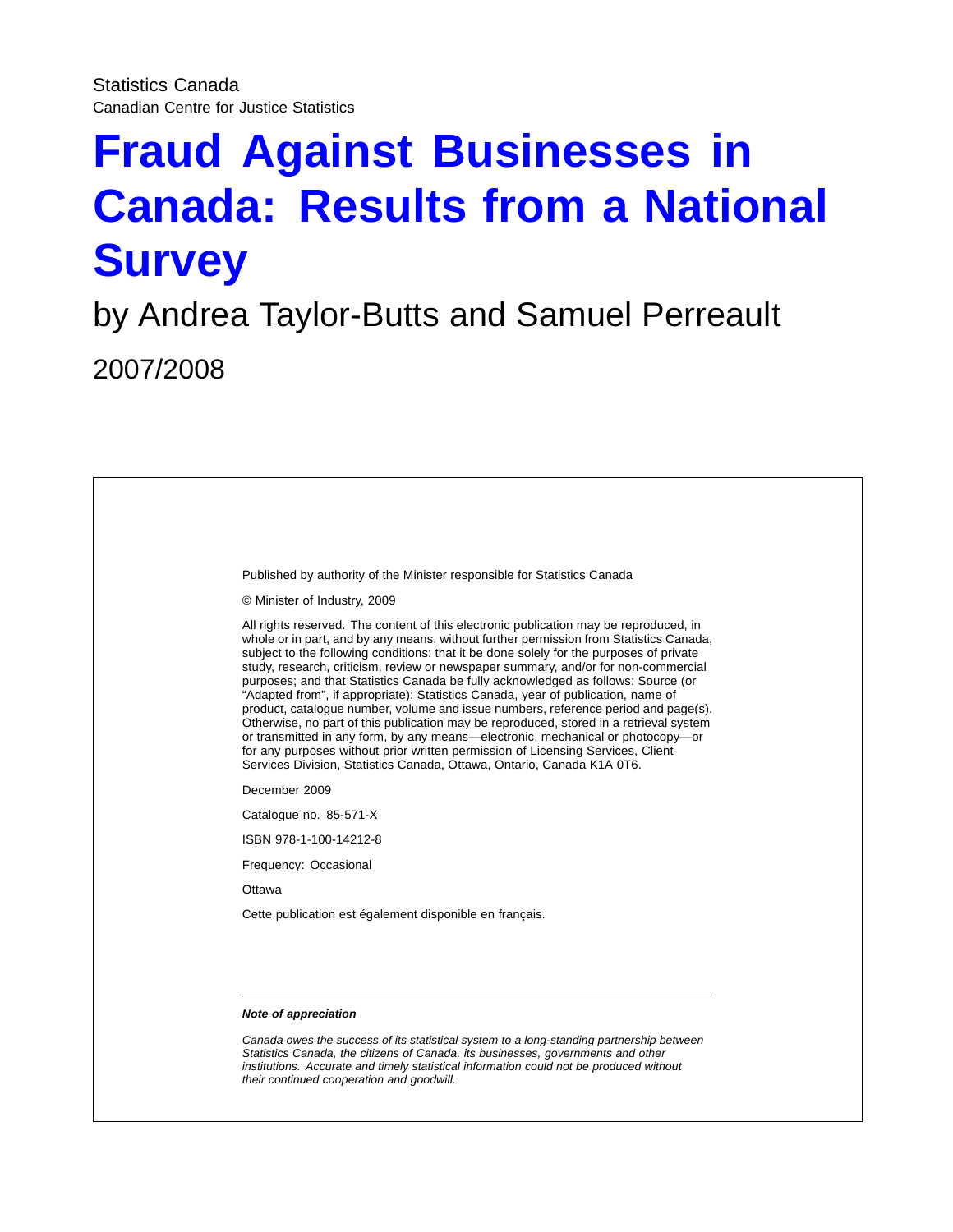# **User information**

# **Symbols**

The following standard symbols are used in Statistics Canada publications:

- . not available for any reference period
- .. not available for a specific reference period
- ... not applicable
- 0 true zero or a value rounded to zero
- 0s value rounded to 0 (zero) where there is a meaningful distinction between true zero and the value that was rounded
- p preliminary
- r revised
- x suppressed to meet the confidentiality requirements of the *Statistics Act*
- E use with caution
- F too unreliable to be published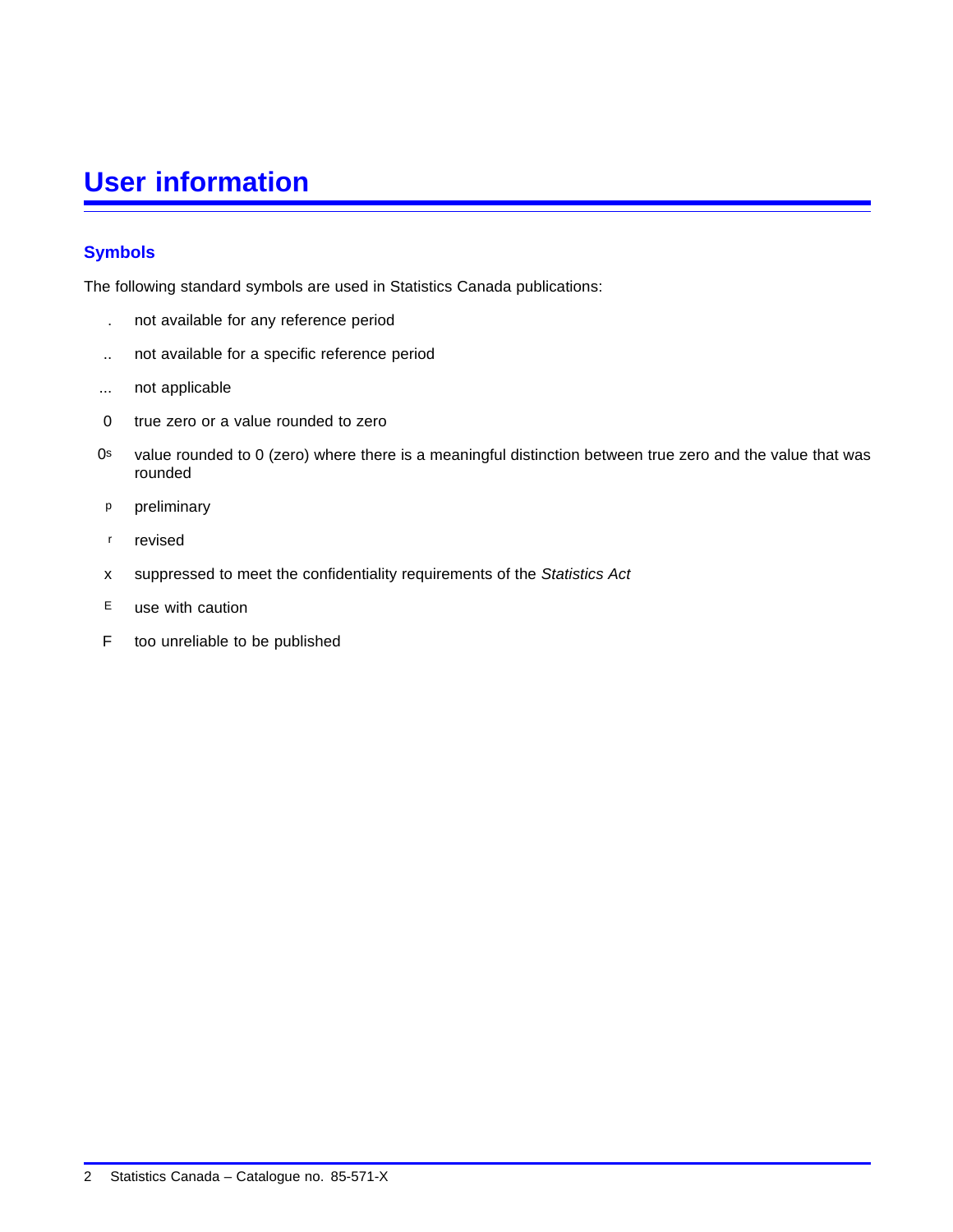# **Table of contents**

| <b>Introduction</b>                                                                                                                         | 5  |
|---------------------------------------------------------------------------------------------------------------------------------------------|----|
| <b>Findings</b>                                                                                                                             | 8  |
| About half of retail and insurance business establishments experienced some type of fraud in the previous                                   |    |
| year                                                                                                                                        | 8  |
| The most common types of fraud vary from industry to industry                                                                               | 9  |
| Fraudulent returns the most common frauds committed against retail business establishments                                                  | 10 |
| Debit card fraud the most prevalent type of fraudulent activity affecting banking establishments                                            | 12 |
| False or inflated claims made up more than three-quarters of frauds committed against individual<br>insurance establishments                | 12 |
| Fraudsters typically carry out their crimes in person                                                                                       | 12 |
| Nearly half of retailers and insurance establishments never or rarely contact police when fraud detected                                    | 12 |
| Fraud losses often considered too minor to warrant contacting police                                                                        | 13 |
| Most individual banking establishments report fraud incidents to police                                                                     | 14 |
| Nearly half of all individual insurance establishments said police are rarely or never informed of frauds                                   | 15 |
| Other authorities are notified of fraud less often than police but PhoneBusters and RECOL are the most                                      |    |
| likely choices                                                                                                                              | 15 |
| Civil courts not a usual means for resolving incidents of fraud                                                                             | 16 |
| Business establishments in the retail, banking and insurance industries all experienced monetary and                                        |    |
| non-monetary costs of fraud                                                                                                                 | 16 |
| Strategies for detecting fraud key to keeping fraud costs down                                                                              | 17 |
| About 8 business establishments in 10 relied on fraud detection techniques to identify fraudulent activities                                | 18 |
| Many business establishments rely on employees and internal audits to detect fraud                                                          | 18 |
| Some business establishments that had experienced fraud were more likely than those that had not to<br>use certain fraud detection measures | 19 |
| Training and awareness for employees and managers are part of the fraud prevention measures used<br>by a majority of businesses             | 20 |
| The use of fraud prevention measures varies by the size of the business establishment                                                       | 21 |
| Summary                                                                                                                                     | 22 |
| Data quality, concepts and methodology                                                                                                      |    |

| Data sources and methodology | 23 |
|------------------------------|----|
| Bibliography                 | 25 |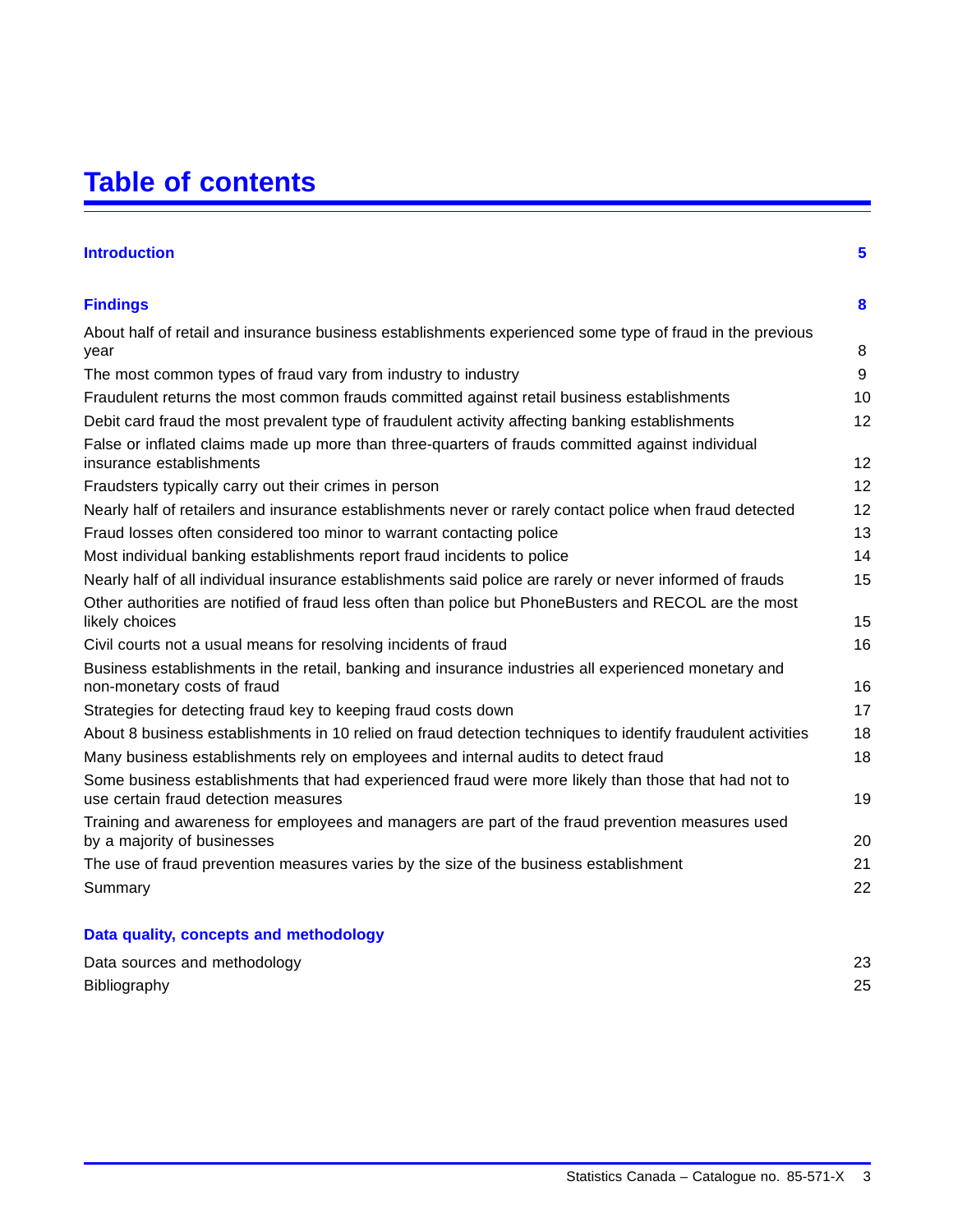# **Table of contents** – continued

#### **[Charts](#page-9-0)**

| 1. | Most frauds against business establishments are committed by individuals other than employees,<br>Canada, 2008      | 8  |
|----|---------------------------------------------------------------------------------------------------------------------|----|
| 2. | Nearly two-thirds of banking establishments always or often report incidents of fraud to police,<br>Canada, 2008    | 13 |
| 3. | Most fraud-related losses for retail and bank establishments did not exceed \$20,000, Canada, 2008                  | 17 |
|    | <b>Text tables</b>                                                                                                  |    |
| 1. | Selected types of fraud committed against retail, banking and insurance business establishments,<br>Canada, 2008    | 11 |
| 2. | Reasons for reporting and not reporting fraud to police by industry, Canada, 2008                                   | 14 |
| 3. | Selected methods of fraud detection used by retail, banking and insurance business establishments,<br>Canada, 2008  | 19 |
| 4. | Selected methods of fraud prevention used by retail, banking and insurance business establishments,<br>Canada, 2008 | 20 |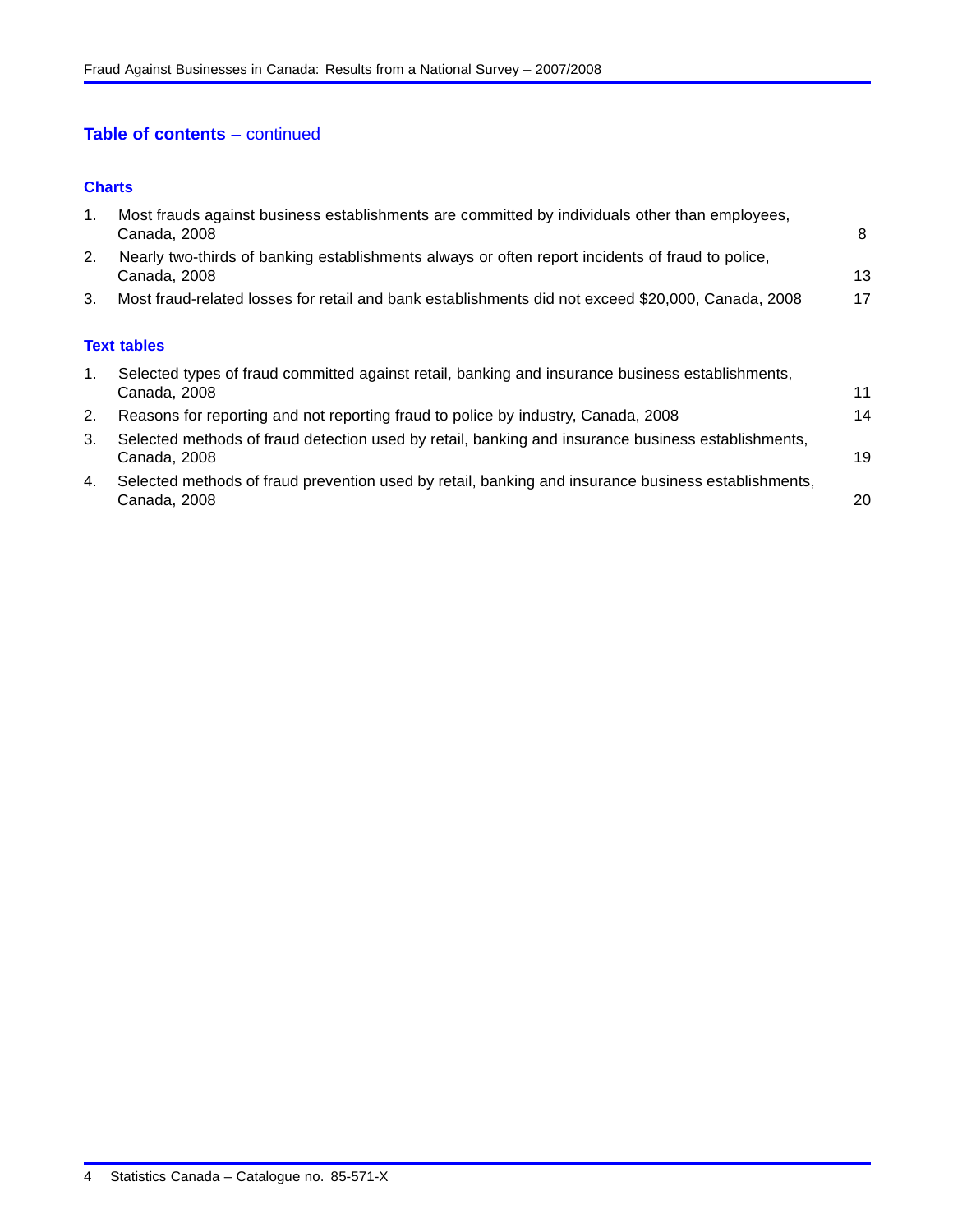# <span id="page-6-0"></span>**Introduction**

Fraudulent acts against businesses in Canada can result in substantial losses to those directly affected by the crime, but these crimes can also have an impact on all Canadians who rely on the products and services the businesses provide.

Globalization, technological advances and widespread use of technology, along with the increasing sophistication of certain criminal activities have meant that in Canada, as in many other countries, fraud has become a growing priority (Statistics Canada, 2006). Until now, official statistics on business fraud in Canada, collected through the Uniform Crime Reporting Survey, have been limited in that they only reflect incidents of fraud that come to the attention of police. Other data sources on business fraud are often limited in terms of their representativeness, their comparability across businesses or the scope of the information collected. For more information on these issues, please see *A Feasibility Report on Improving the Measurement of Fraud inCanada, 2005* by Statistics Canada (2006).

To address some key gaps in data on business fraud in Canada, Statistics Canada conducted the Survey of Fraud Against Businesses (SFAB) for the first time in 2008. Focusing on businesses in the retail, banking and insurance industries, the SFAB seeks to provide data and information that will assist in building a standard, more comprehensive picture of the prevalence and characteristics of business fraud in Canada.

This report examines the first available data from this new national survey. It provides an overview of the findings from the SFAB, presenting national-level information for the retail, banking and the health and property insurance<sup>1</sup> sur industries on issues such as: the prevalence and types of fraud experienced, how businesses respond to incidents of fraud, the monetary and non-monetary costs of fraud and fraud detection and prevention practices.

Information from the SFAB is presented for **individual business establishments** and not for head offices or corporate head quarters.2 For approximately 90% of the sample, information was collected from individual business establishments directly. For the remainder, information was collected from head offices representing multiple establishments, and then broken down to the level of single establishments.

<sup>1.</sup> Business establishments from the health and property insurance industries are also referred to collectively as 'insurance establishments' throughout this report.

<sup>2.</sup> For example, in the retail sector, a retail chain may have stores in a number of locations. Information for each of these individual retail locations is presented separately and not for the chain as a whole.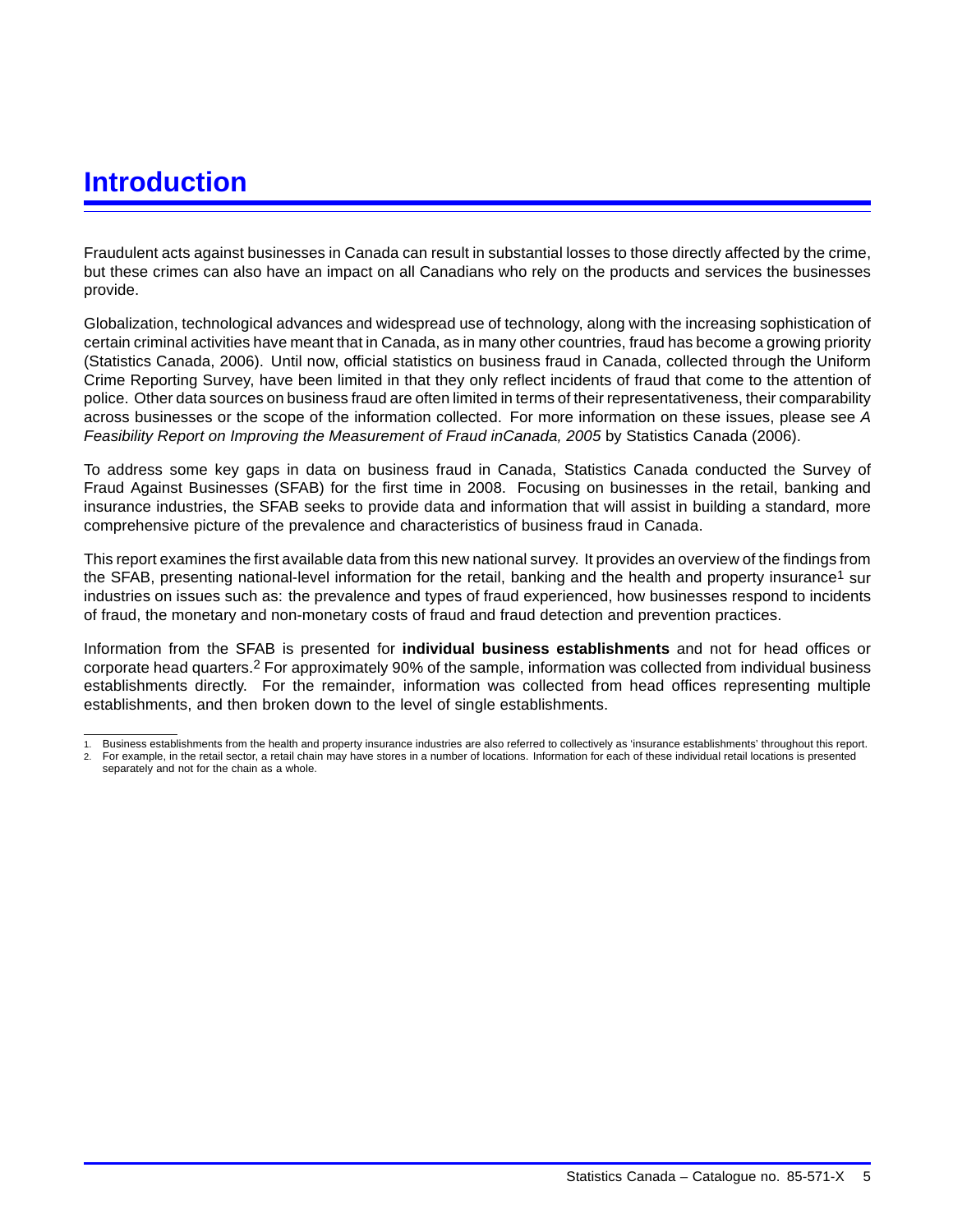#### **Text box 1**

#### **Defining fraud on the Survey of Fraud Against Businesses Survey**

**Fraud:** An act whereby an individual or group of individuals by deceit, falsehood or other fraudulent means, defrauds the public or any person or business, of any property, money, valuable security, or service. For the purpose of the SFAB, fraud includes such acts committed against a business by employees or others. Direct theft where no deceit is involved is not considered fraud.

#### **Types of fraud**

**Advance fee schemes:** An offer of future benefit to the business that requires an 'upfront' fee and where the perpetrator has no intention of fulfilling the offer.

**Asset misappropriation:** The acquisition through fraudulent means of company assets, including monetary assets, cash, supplies or equipment, by company directors, others in positions of financial responsibility or employees for their own benefit; includes embezzlement by employees.

**Counterfeit money:** Incidents of fraud involving false bank notes or currency.

**False billing:** The receipt of bills for products or services that were misrepresented by the seller, or incidents where the products were either never ordered or received (e.g. paper, toner, business directories, etc.); also known as 'misleading representation'.

**Financial misrepresentation:** The alteration or presentation of company accounts so that they do not reflect the true value or financial activities of the company.

**Fraudulent use of cheques:** The intentional use of cheques with insufficient funds or the use of stolen, counterfeit or altered cheques; this includes cheques with forged signatures or false endorsements. Counterfeit cheques are those purporting to be issued by a legitimate account holder where the account holder did not write or authorize the cheque. Counterfeit cheques are often complete replicas of an authentic cheque using a variety of printing methods. Altered items are cheques, drafts or money orders with an altered date, payee or amount.

**Fraudulent use of credit cards and bank/debit cards:** The use of credit cards or bank/debit cards acquired through theft, theft of identity or personal information or through counterfeiting, to obtain cash, goods or services.

**Insurance claim fraud:** Incidents of insurance claims that have been investigated either internally or by police and have evidence of being false or inflated.

**Mortgage fraud:** The deliberate use of false, misleading or fraudulent information to secure a mortgage from a lender.

**Other fraud as a result of identity theft/impersonation:** All incidents, other than credit card, bank/debit card and cheque fraud, whereby stolen personal information and false documentation is used to impersonate another individual in order to obtain credit, access to funds or any other service.

**Return fraud:** The return of stolen merchandise or the return of merchandise using counterfeit receipts to obtain a monetary refund.

**Worthless deposits (Automatic bank teller machines):** Items deposited that are later returned due to empty envelopes.

#### **Text box 2**

#### **The sample for the Survey of Fraud Against Businesses**

The Survey of Fraud Against Businesses (SFAB) collected data from selected establishments and head offices from the retail, banking and the health and property insurance industries. A representative sample of business establishments and head offices was randomly selected from those listed on Statistics Canada's Business Register, based on industry, establishment size and geography (province/territories).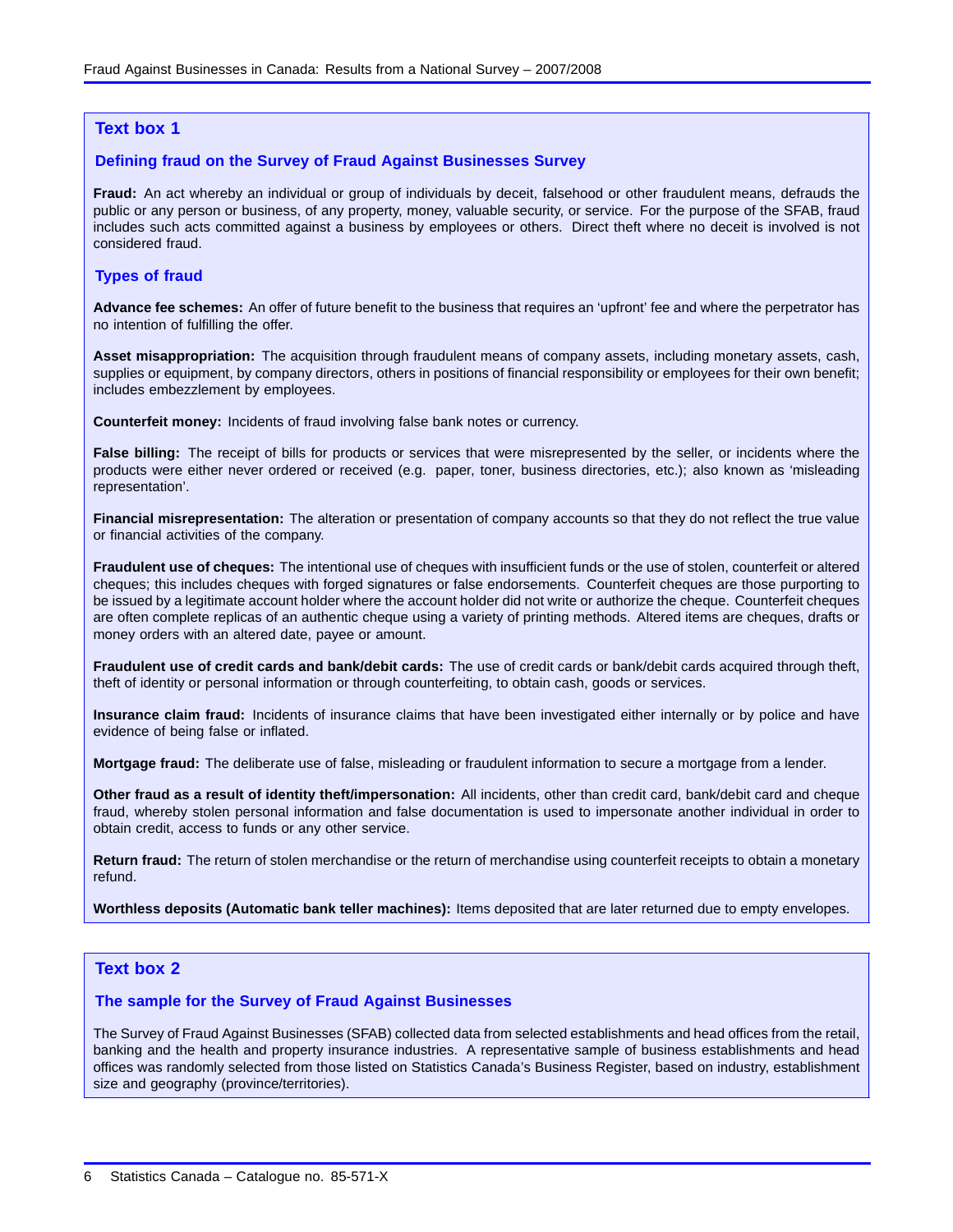### **Breakdown of the Survey of Fraud Against Businesses sample by industry**

|                                                                                                                 | Establishments/head<br>offices       | Response<br>rate           |
|-----------------------------------------------------------------------------------------------------------------|--------------------------------------|----------------------------|
|                                                                                                                 | number                               | percent                    |
| Retail industry<br>Banking industry<br>Health insurance industry<br>Property insurance industry<br><b>Total</b> | 6,182<br>1,069<br>84<br>262<br>7,597 | 57<br>64<br>50<br>48<br>57 |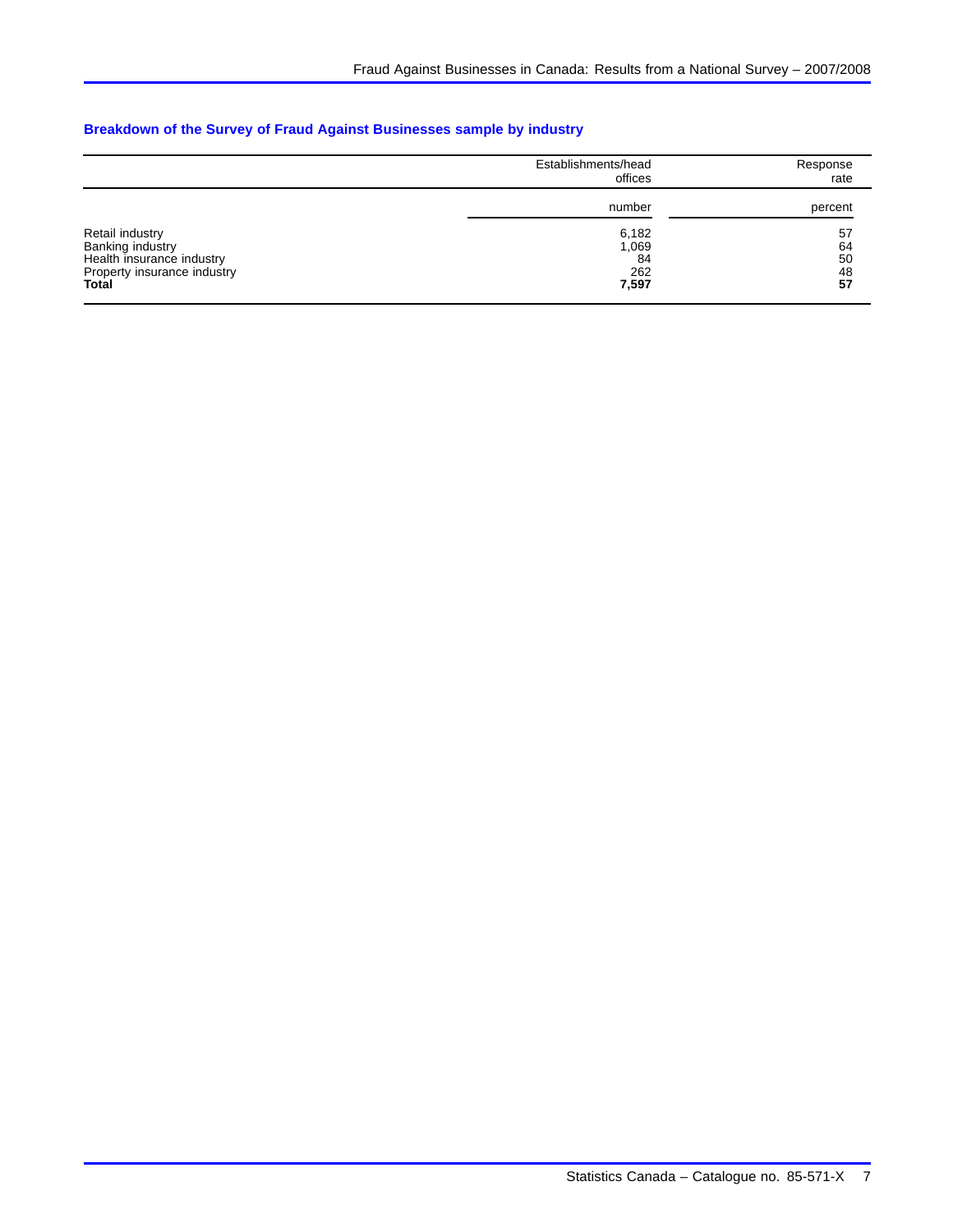# <span id="page-9-0"></span>**Findings**

# **About half of retail and insurance business establishments experienced some type of fraud in the previous year1**

In all, about half of retail and insurance business establishments experienced some type of fraud in the 12-month fiscal period preceding the survey.2 Specifically, 57% of retailers and 45%3 of insurance establishments had suffered some type of fraudulent activity in the previous fiscal year (Chart 1). Similar patterns in prevalence were found among small (5 to 19 employees), medium (20 to 49 employees) and large (50 or more employees) establishments, alike. **Chart 1**

#### **Most frauds against business establishments are committed by individuals other than employees, Canada, 2008**



percent of business establishments with fraud

1. Information on the number and types of fraud incidents experienced in the previous 12-month period was available for about 29% of individual banking establishments. Applies only to individual banks able to provide information on fraud experienced in the previous 12 months; excludes banking establishments for which information was provided by a head office due to a lack of establishment-specific information. **Source(s):** Statistics Canada, Survey of Fraud Against Businesses, 2007/2008.

For the banking industry, information on the number and types of fraud incidents experienced in the previous 12-month period was available for about 29% of individual establishments and thus, was unavailable for a significant proportion (71%) of banking institutions in Canada. Most of those establishments for which fraud information was not available were part of the larger banking institutions in the country.

However, among the individual banking establishments that did provide information on fraud experienced in the previous 12 months, about 84% were the victims of fraudulent activity during that time-period (Chart 1).

Frauds committed by individuals other than employees were more likely to strike business establishments (47%) than employee-perpetrated frauds (15%) such as embezzlement. In particular, about 53% of individual retailers, 44% of individual insurance establishments and 83% of individual banking establishments4 had fallen

<sup>&#</sup>x27;Year' refers to a 12-month fiscal period, here and throughout the report.

<sup>2.</sup> Unless otherwise stated, fraud or fraudulent activities include only real or actual incidents of fraud and do not include attempted or suspected frauds.

<sup>3.</sup> Use this figure with caution; CV greater than 25%; see the 'Data sources and methodology' section for more information.

<sup>4.</sup> Applies only to individual banks able to provide information on fraud experienced in the previous 12 months; excludes banking establishments for which information was provided by a head office due to a lack of establishment-specific information.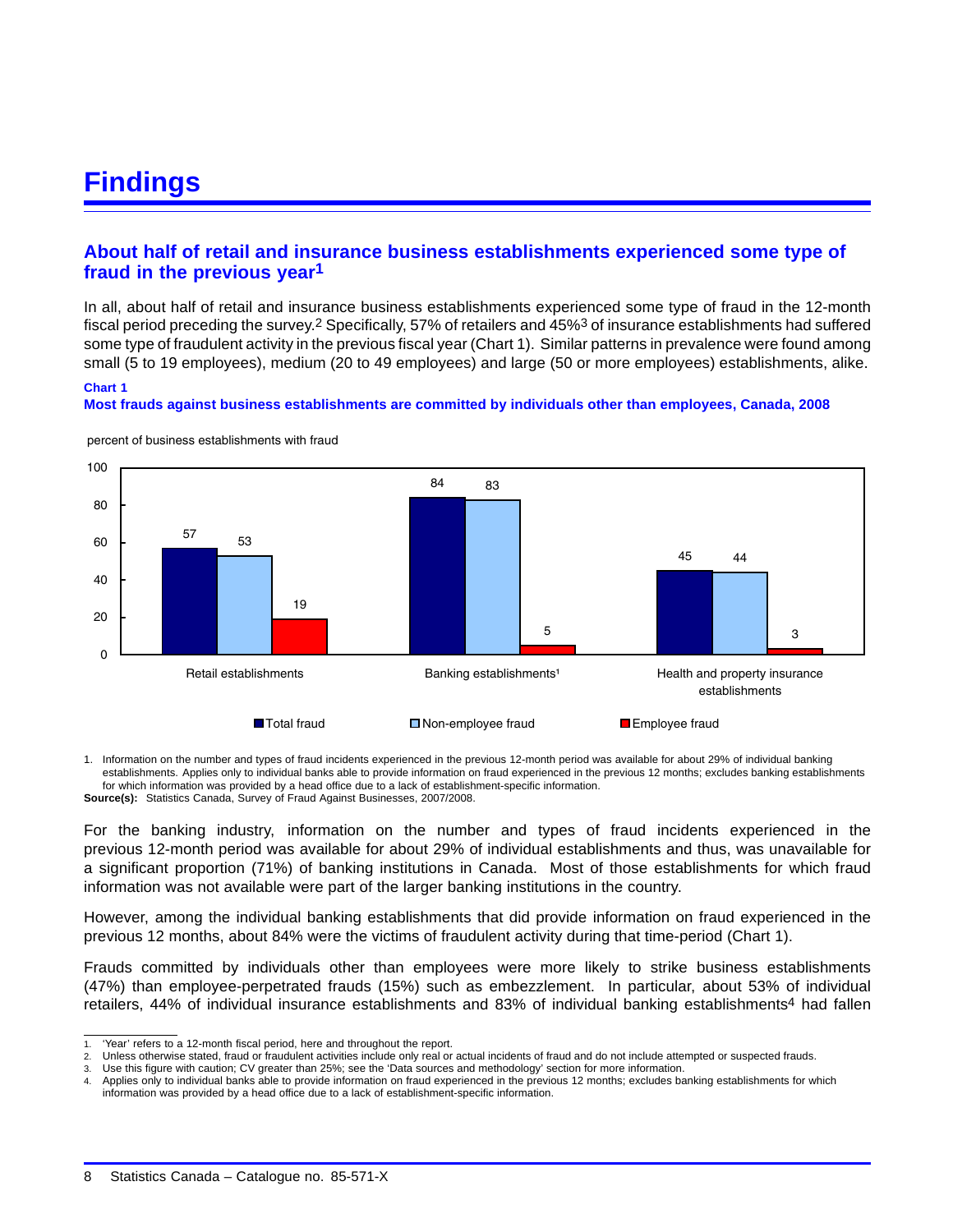<span id="page-10-0"></span>victim to non-employee frauds during the previous year, while less prevalent employee frauds were experienced by about 19% of retail establishments, 3% of insurance establishments and 5% of banks<sup>5</sup> (Chart [1\)](#page-9-0).

#### **Text box 3**

#### **Industries included on the Survey of Fraud Against Businesses**

Industry groupings for businesses were based on the North American Industry Classification System (NAICS), outlined below.

**Retail industry:** Retail businesses included on the SFAB were drawn from establishments coded under the 'Retail Trade' category of the NAICS. The retail trade sector comprises establishments primarily engaged in retailing merchandise, generally without transformation and rendering services incidental to the sale of merchandise. The retailing process is the final step in the distribution of merchandise; retailers are therefore organized to sell merchandise in small quantities to the general public.

Specifically, the following sub-sectors of the retail industry are included on the SFAB:

- Furniture and Home Furnishings Stores (NAICS 442)
- Electronics and Appliance Stores (NAICS 443)
- Building Material and Garden Equipment and Supplies Dealers (NAICS 444)
- Health and Personal Care Stores (NAICS 446)
- Clothing and Clothing Accessories Stores (NAICS 448)
- General Merchandise Stores (NAICS 452)
- Office Supplies, Stationery and Gift Stores (NAICS 4532)

**Banking industry:** Banking industry on the SFAB refers to the NAICS classification entitled 'Depository Credit Intermediation' (NAICS 5221). This industry group comprises establishments primarily engaged in accepting deposits and lending funds. Deposits are the principal source of funds loaned.

Examples of establishments in this industry group are chartered banks, trust companies and deposit-accepting mortgage companies that are primarily engaged in accepting deposits and issuing loans. This industry group also includes local credit unions and caisses populaires primarily engaged in accepting deposits from, and issuing loans to, members.

**Insurance industry:** The SFAB surveyed individual insurance establishments that fall into two broad categories, 1) health and disability insurance companies, and 2) property and liability insurance companies, as defined by the following NAICS classifications:

'Direct Life, Health and Medical Insurance Carriers' (NAICS 52411): Establishments primarily engaged in underwriting annuities and life insurance, accidental death and dismemberment insurance, disability income insurance and insurance for hospital, medical, dental, vision and other health services, directly to policyholders.

'Direct Insurance (except Life, Health and Medical) Carriers' (NAICS 52412): Establishments primarily engaged in underwriting all types of insurance (other than life, health or medical), directly to policyholders. Examples of establishments in this industry are automobile, property and liability insurance carriers.

### **The most common types of fraud vary from industry to industry**

Frauds perpetrated against businesses assume a variety of forms, from the use of fake or fraudulently obtained credit cards or debit cards to mortgage fraud and false insurance claims.

Applies only to individual banks able to provide information on fraud experienced in the previous 12 months; excludes banking establishments for which information was provided by a head office due to a lack of establishment-specific information.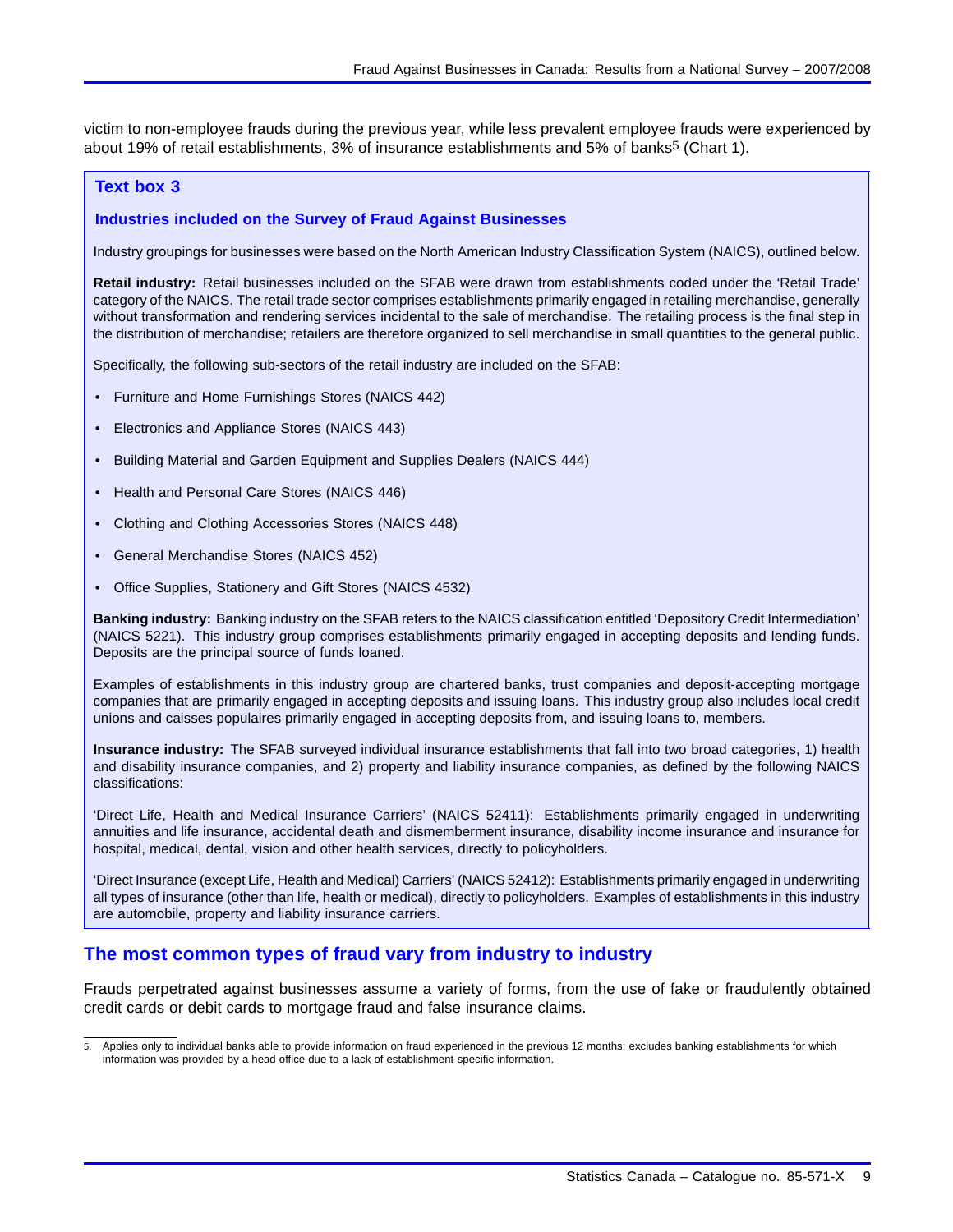<span id="page-11-0"></span>Given the differences in the nature and functioning of businesses across various industries, certain types of fraud will, necessarily, be more or less prevalent within certain industrial sectors. For example, unlike in the insurance industry, the retail and banking industries experience high volumes of cash transactions, thus making incidents of fraud involving counterfeit money a potential problem for establishments in these latter two industries. Similarly, return fraud is likely to be particular to the retail industry, mortgage fraud to the banking industry and claims fraud to the insurance industry.

# **Fraudulent returns the most common frauds committed against retail business establishments**

In 2008, return fraud was the most common type of fraud reported by retail business establishments, making up almost one-third (32%) of all fraudulent incidents perpetrated against retailers by employees and non-employees, according to the SFAB (Table [1](#page-12-0)). Next most frequent were credit card frauds and the use of counterfeit money, each accounting for 15% of retail fraud in 2008. Incidents where employees fraudulently acquired monetary or other assets from the company were the most prevalent type of employee fraud, representing 14% of all frauds reported by individual retail establishments in 2008.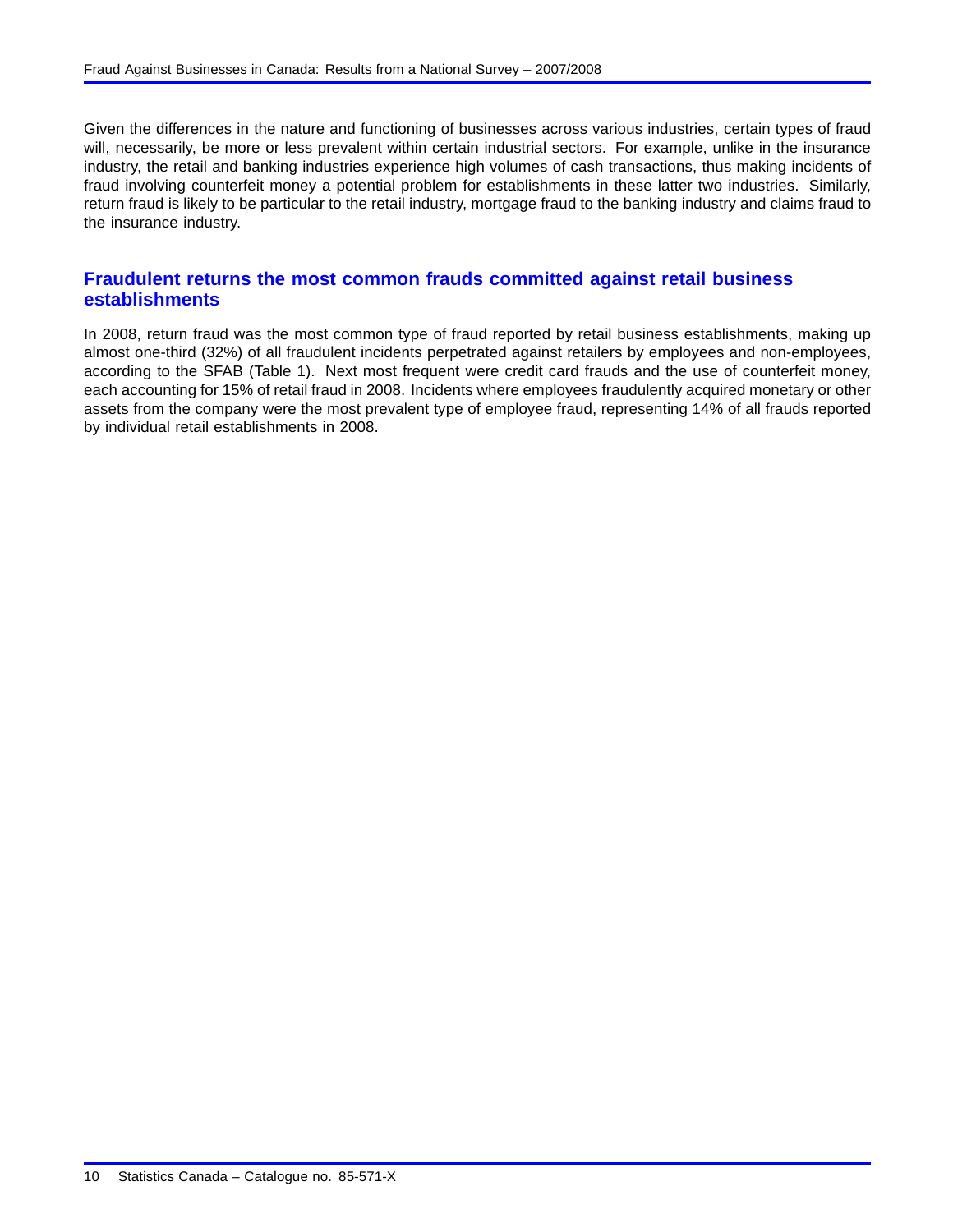#### <span id="page-12-0"></span>**Table 1**

#### **Selected types of fraud committed against retail, banking and insurance business establishments, Canada, 2008**

|                                        | Frauds           |
|----------------------------------------|------------------|
|                                        | percent          |
| <b>Industry</b>                        |                  |
| Retail                                 |                  |
| Total non-employee fraud               | 81.2             |
| Return fraud                           | 32.1             |
| Fraudulent uses of credit cards        | 15.2             |
| Counterfeit money                      | 15.0             |
| Fraudulent uses of cheques             | 8.0              |
| False identify                         | 3.1              |
| False billing                          | 2.2              |
| False information                      | 1.7              |
| Non-employee other fraud               | 1.4              |
| Fraudulent uses of private label cards | 1.3              |
| Fraudulent uses of debit cards         | 1.3              |
| <b>Total employee fraud</b>            | 18.8             |
| Asset misappropriation                 | 14.4             |
| Other economically related fraud       | 3.2              |
| Improper claims on expense accounts    | 0.6E             |
| Financial misrepresentation            | 0.6              |
| Banking 1                              |                  |
| Total non-employee fraud               | 99.9             |
| Fraudulent uses of debit cards         | 49.8             |
| Fraudulent uses of cheques             | 29.1             |
| Worthless deposits                     | 9.9              |
| Counterfeit money                      | 6.2              |
| Fraudulent uses of credit cards        | 1.2E             |
| False identify                         | 0.9E             |
| Non-employee other fraud               | 0.6              |
| Other loan fraud                       | F                |
| False billing                          | F                |
| Mortgage fraud                         | F                |
| <b>Total employee fraud</b>            | 0.1              |
| Asset misappropriation                 | 0.1 <sup>E</sup> |
| Improper claims on expense accounts    | F                |
| Financial misrepresentation            | F                |
| Other economically related fraud       | 0.0              |
| Health and property insurance          |                  |
| Total non-employee fraud               | 98.7             |
| Insurance claim fraud                  | 77.0             |
| Total other non-employee fraud         | 21.7E            |
| Advanced fee schemes                   | F.               |
| False billing                          | 17.3E            |
| Other fraud                            | F                |
| <b>Total employee fraud</b>            | 1.3E             |
| Asset misappropriation                 | 0.7E             |
| Improper claims on expense accounts    | F                |
| Financial misrepresentation            | F                |
| Other economically related fraud       | F                |

1. About 29% of individual banking establishments were able to provide information on the number and types of fraud incidents experienced in the

previous 12-month period; this information was unavailable for the remaining 71% of banking establishments. **Source(s):** Statistics Canada, Survey of Fraud Against Businesses, 2007/2008.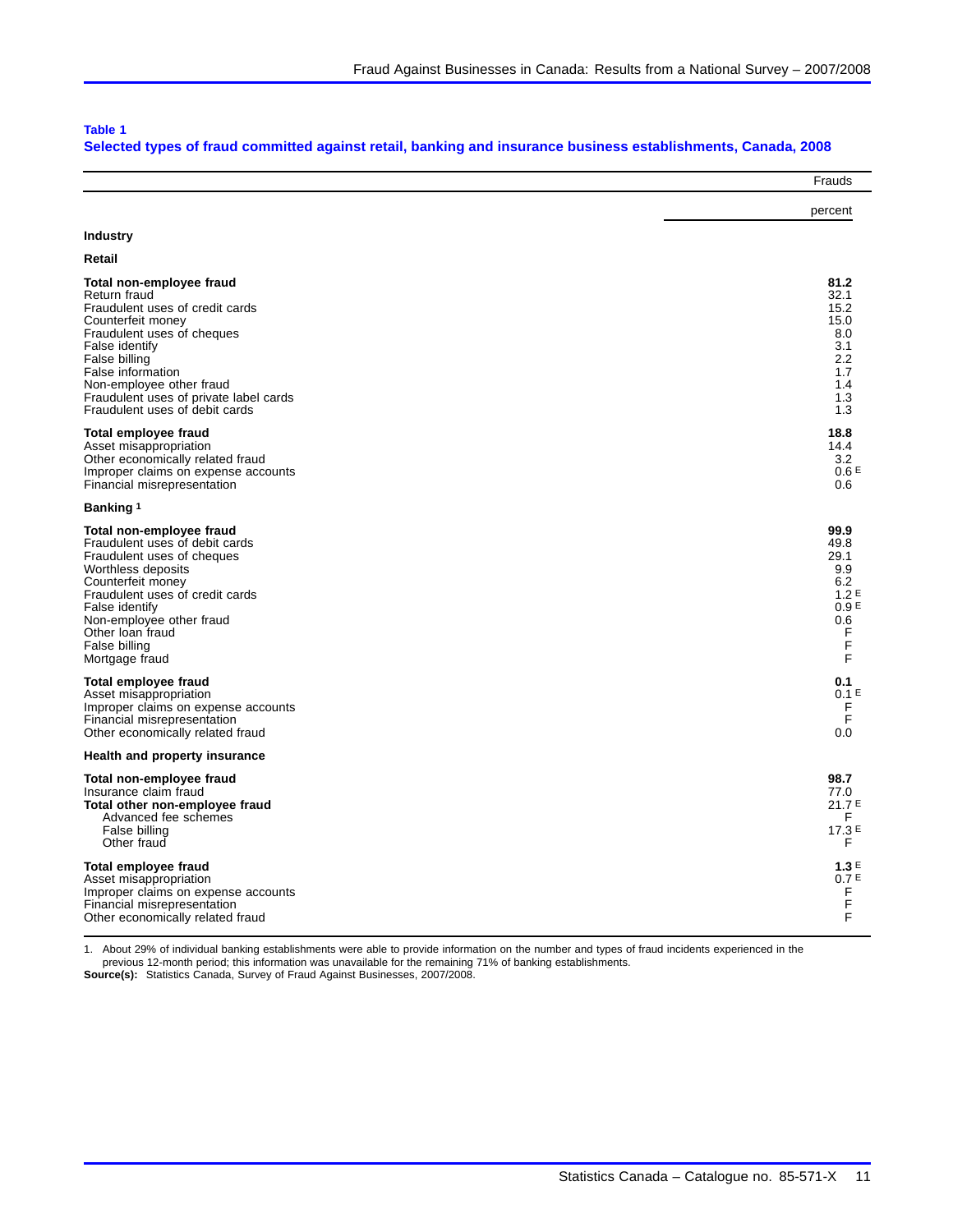# <span id="page-13-0"></span>**Debit card fraud the most prevalent type of fraudulent activity affecting banking establishments6**

Among the individual banking establishments able to provide information on fraud experienced in the previous 12 months, debit card fraud was more common than any other type of fraud. The fraudulent use of debit cards accounted for half of all banking frauds reported to the SFAB and together with cheque fraud (29%7) and worthless deposits to automatic tellers (10%) accounted for nearly 90% of the frauds committed against these banking establishments (Table [1](#page-12-0)).

### **False or inflated claims made up more than three-quarters of frauds committed against individual insurance establishments**

More than three-quarters (77%) of fraud against individual insurance establishments involved false or inflated claims. Of the remaining incidents, most involved false billing schemes or other types of non-employee fraud against property insurance establishments (Table [1\)](#page-12-0).8

### **Fraudsters typically carry out their crimes in person**

Whether it is in person, by telephone, post, fax, email or through the Internet, fraudsters can utilize various methods to execute their crime. When questioned about the most common methods used to perpetrate acts of fraud, overall, nearly two-thirds (63%) of establishments reported that 'in-person' methods were the most common means used to carry out the frauds committed against them.9

Specifically, 7 in 10 individual retail establishments and about half (52%) of banking establishments<sup>10</sup> that had experienced fraud or were the victims of an attempted fraud in the past year, indicated that these fraudulent acts were most often carried out 'in-person' by those committing the fraud.

Still, there were some noteworthy variations by industry in the most frequently used means for executing business frauds. For example, unlike business establishments in the retail and banking sectors, insurance establishments reported that regular mail (32%) was the most common method used to defraud their establishments. Also, in addition to in-person frauds, a notable proportion of individual banks reported that the Internet (23%) and email (17%) were the top methods utilized in acts of fraud they had experienced.11

### **Nearly half of retailers and insurance establishments never or rarely contact police when fraud detected**

Previous research suggests that fraud, like many crimes, is under-reported (Statistics Canada, 2006; PricewaterhouseCoopers, 2005; Smith, 1999). Findings from the SFAB lend further support to this assertion, particularly for businesses in the retail and insurance industries. While it was the case for 4% of banking establishments, nearly half of retail and insurance establishments (regardless of whether or not they had experienced fraud in the previous 12-month fiscal period), said that in general, they never or only rarely notify law enforcement in cases of fraud. Therefore, official police-reported statistics likely under-estimate criminal frauds against these types of businesses.

<sup>6.</sup> Applies only to individual banks able to provide information on fraud experienced in the previous 12 months; excludes banking establishments for which information was provided by a head office due to a lack of establishment-specific information.

Use this figure with caution; CV greater than 25%; see the 'Data sources and methodology' section for more information.

<sup>8.</sup> Incidents of false billing and other types of non-employee fraud were reported solely among property insurance establishments. False claims made-up 100% of non-employee frauds reported by health insurance establishments and 55% of non-employee frauds experienced by property insurance establishments.

<sup>9.</sup> Questions pertaining to the methods by which frauds were committed were posed to all business establishments reporting actual or attempted incidents of fraud, not just those reporting actual frauds.

<sup>10.</sup> Applies only to individual banks able to provide information on fraud experienced in the previous 12 months; excludes banking establishments for which information was provided by a head office due to a lack of establishment-specific information.

<sup>11.</sup> Applies only to individual banks able to provide information on fraud experienced in the previous 12 months; excludes banking establishments for which information was provided by a head office due to a lack of establishment-specific information.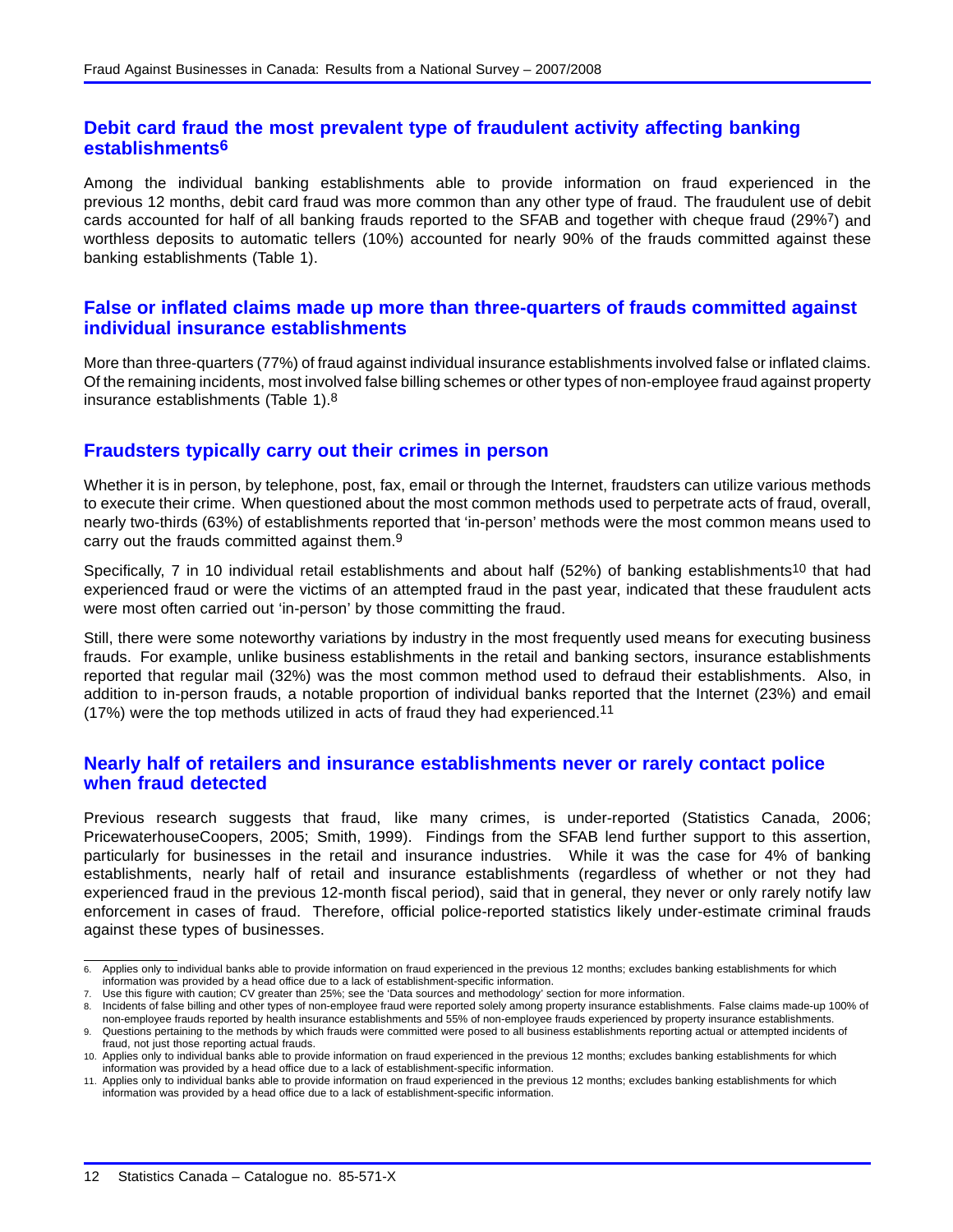<span id="page-14-0"></span>Previous research suggests that there may be a variety of reasons businesses choose not to report fraud to police. For example, they may fear jeopardizing their reputation; they may feel that reporting fraud will require too many resources relative to the size of the loss; or they may accept the occasional fraud as simply part of doing business (Smith, 1999). As well, businesses may deal with fraud through other means, such as relying on internal or private investigators to investigate fraud, or reporting fraud to authorities other than law enforcement (e.g., PhoneBusters, Better Business Bureau, Competition Bureau, Investigative Services of the Insurance Bureau of Canada, FINTRAC (Financial Transactions and Reports Analysis Centre of Canada), and the Royal Canadian Mounted Police's RECOL (Reporting Economic Crime On-Line)).

According to the SFAB, the most common reasons for business establishments not to report incidents of fraud to law enforcement is because they feel the fraud is too minor to warrant involving police or that the police will not be able to do anything about the situation.

# **Fraud losses often considered too minor to warrant contacting police**

Specifically, among all retail establishments, nearly half (47%) indicated that, as a general rule, they never or rarely inform police when fraudulent activity occurs (Chart 2). The most commonly cited reason by retailers (56%) for not informing the police was because the incident was considered too minor to involve law enforcement (Table [2](#page-15-0)).

# **Chart 2**

#### **Nearly two-thirds of banking establishments always or often report incidents of fraud to police, Canada, 2008**



percent of all business establishments

E use with caution

**Note(s):** Percentages may not sum to 100% due to rounding.

**Source(s):** Statistics Canada, Survey of Fraud Against Businesses, 2007/2008.

Still, more than one-third (34%) of retail business establishments always or often report incidents of fraud to police. According to SFAB findings, police are more likely to be notified when losses are substantial. Retailers' most common reasons for contacting police in cases of fraud were because the fraud-related losses were significant (61%) and because they wanted to recover their losses (58%) (Table [2\)](#page-15-0).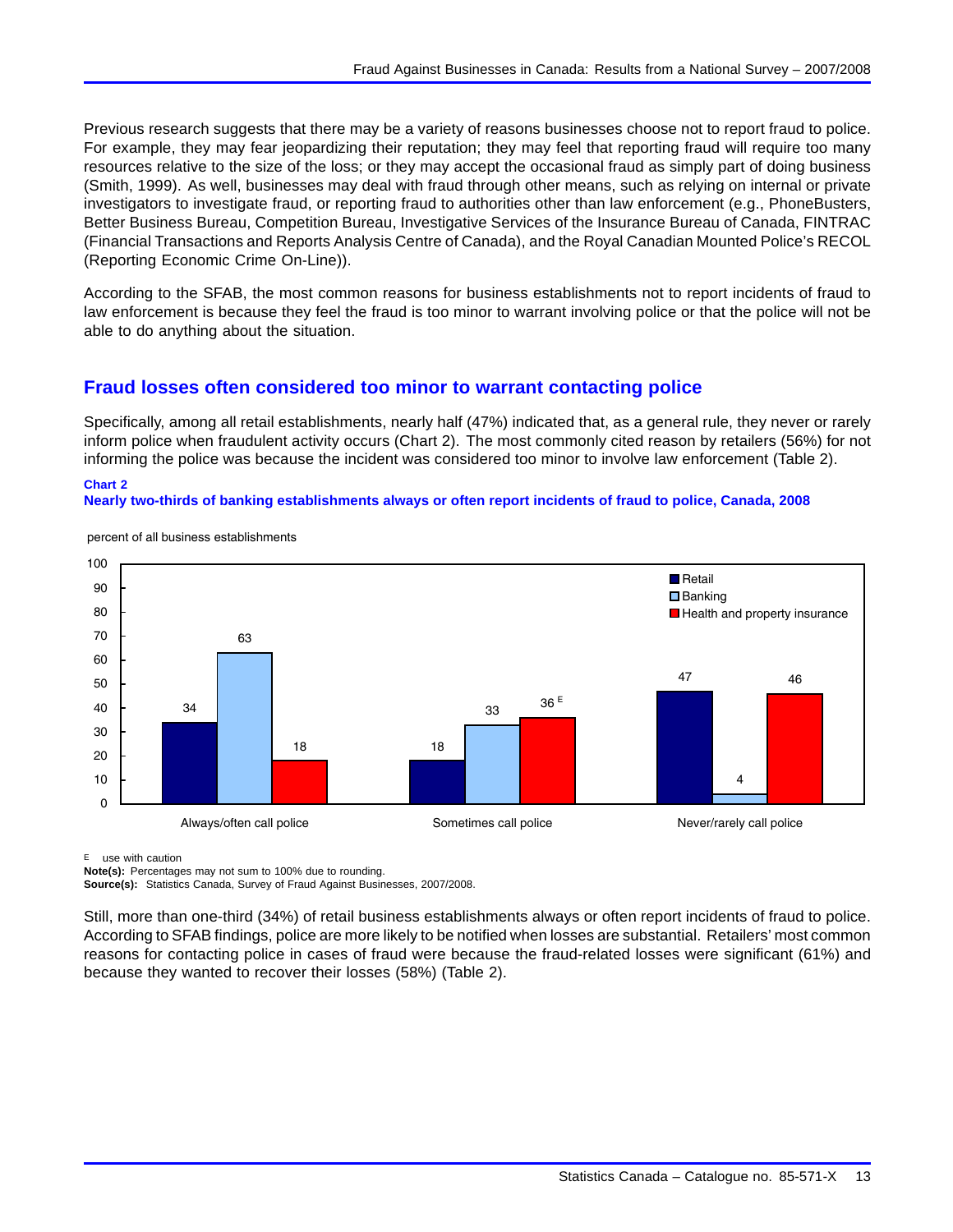#### <span id="page-15-0"></span>**Table 2**

#### **Reasons for reporting and not reporting fraud to police by industry, Canada, 2008**

|                                                                                      | Industry |                |                                     |
|--------------------------------------------------------------------------------------|----------|----------------|-------------------------------------|
|                                                                                      | Retail   | Banking        | Health<br>and property<br>insurance |
|                                                                                      |          | percent        |                                     |
| Reasons why the police are contacted<br>Seriousness: significant losses              | 61       | 92             | 76                                  |
| To try to recover losses                                                             | 58       | 65             | 23                                  |
| Company policy                                                                       | 48       | 62             | 24                                  |
| To pursue criminal charges                                                           | 41       | 86             | 57E                                 |
| Sense of duty                                                                        | 34       | 25             | 28                                  |
| Seriousness: suspicion of links to organized crime                                   | 20       | 86             | 44 E                                |
| Satisfactory experience with police response in the past                             | 8        | 38             | $9$ F<br>F                          |
| Other <sup>1</sup>                                                                   | 6        | 21             |                                     |
| Advised by someone to do so                                                          | 4        | F              |                                     |
| Reasons why the police are NOT contacted                                             |          |                |                                     |
| Incident too minor                                                                   | 56       | 84             | 34                                  |
| Don't think police can do anything                                                   | 26       | 66             | 20                                  |
| Dealt with another way<br>Unsatisfactory experience with police response in the past | 19<br>19 | 26<br>31       | 33<br>29E                           |
| Losses recovered through other means                                                 | 18       | 60             | 10                                  |
| Unsatisfactory experience with criminal courts in the past                           | 18       | 28             | 19E                                 |
| Resources required to pursue criminal charges outweigh losses                        | 15       | 59             | 27                                  |
| Incident did not exceed business' risk tolerance                                     | 10       | 28             | 13                                  |
| Other <sub>2</sub>                                                                   | 2        | 20             | $\mathsf F$                         |
| Fear of negative publicity                                                           |          | $\overline{2}$ |                                     |
| Company policy                                                                       |          | 17             | $rac{8}{F}$                         |
| Fear of litigation                                                                   |          | F              | 10                                  |

1. Includes reasons such as: because the incident could be legally prosecuted; to comply with insurance requirements; reporting varies based on the type of fraud.

2. Includes reasons such as: insufficient evidence; and reporting varies based on the type of fraud.

**Source(s):** Statistics Canada, Survey of Fraud Against Businesses, 2007/2008.

A notable proportion of retail business establishments (48%) also indicated that company policy requires them to inform police when fraudulent activities are detected. However, contacting the police was more common among larger retail establishments than among smaller ones. Specifically, 15% of small retail business establishments (5 to 19 employees) indicated that it was their practice to always report fraud to police, compared to 24% of medium-sized establishments (20 to 49 employees), and 37% of large establishments (50 or more employees).

### **Most individual banking establishments report fraud incidents to police**

When individual banking establishments experience fraud it is likely that the crime will be reported to police. Among all banking establishments, almost 6 in 10 indicated that police are called often and an additional 4% stated that they always call police when fraud is detected. Relatively few banking establishments stated that police are never called (1%) or called rarely (3%) to report fraudulent activities (Chart [2\)](#page-14-0).

Findings from the SFAB suggest that the vast majority of banks typically base their decision to notify police on the seriousness of the fraudulent incident. Specifically, of all individual banking establishments, about 9 in 10 each stated that police are notified when frauds involve substantial losses; where links to organized crime are suspected; and when they intend to pursue criminal charges (Table 2). The most common reason given by banking establishments (84%) for why fraudulent activities are not reported to police was because the fraud is considered too minor to warrant alerting law enforcement.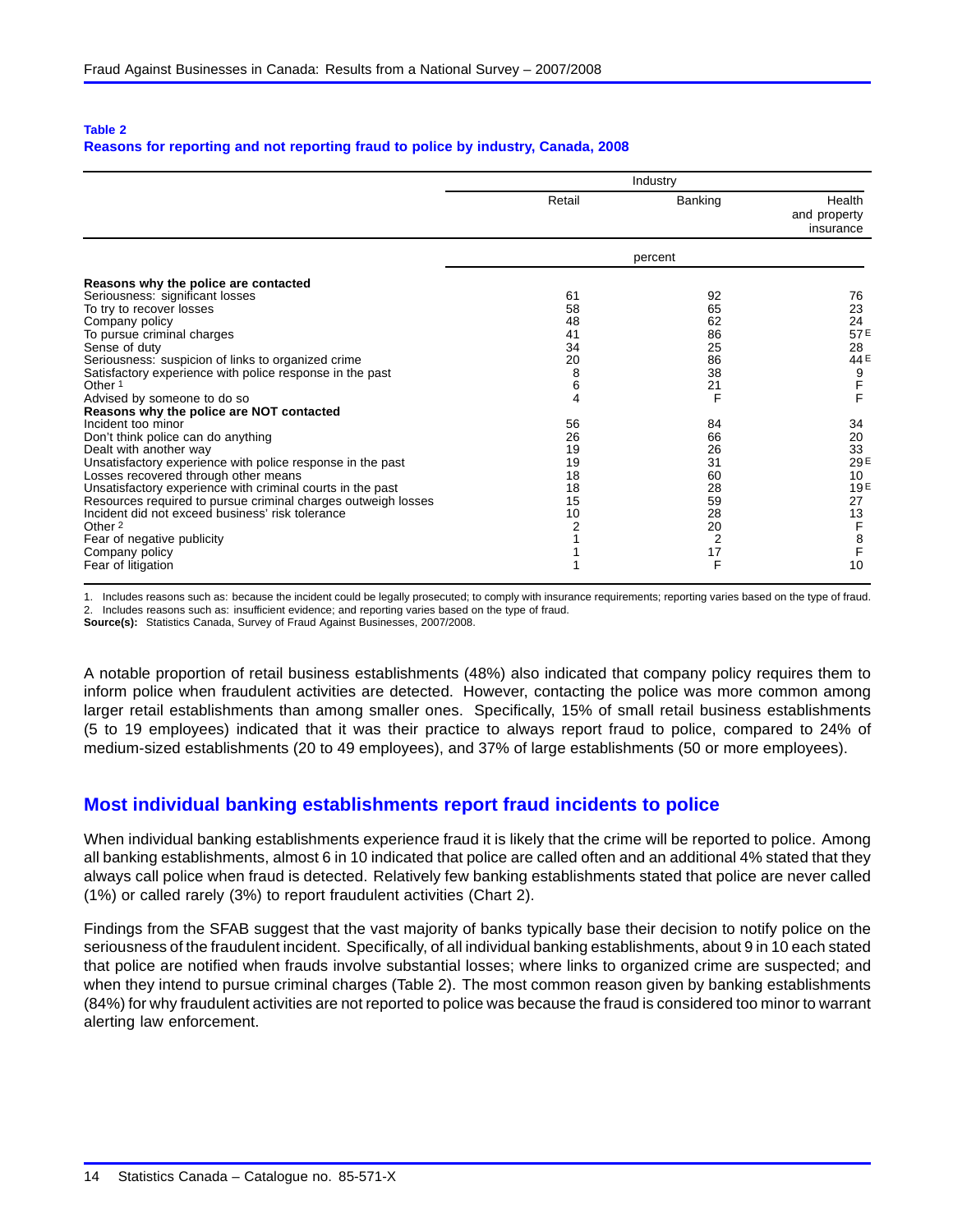# <span id="page-16-0"></span>**Nearly half of all individual insurance establishments said police are rarely or never informed of frauds**

Nearly half (46%) of all individual health and property insurance establishments indicated that police are never or rarely contacted in cases of fraud, while 36% said that they do so on occasion (Chart [2](#page-14-0)).

Overall, among the most common reasons given by insurance establishments for not contacting police were because the incident was too minor (34%) and because it was handled in some other way (33%) (Table [2\)](#page-15-0).

Fewer than 20% of all individual insurance establishments said that police are informed often or always. When insurance establishments do report incidents of fraud to police, it is most likely in cases where the losses are considered sizable enough to warrant involving law enforcement (76%). The intention to pursue criminal charges was the next reason most commonly identified by insurance establishments for informing police of fraud (57%).<sup>12</sup>

# **Other authorities are notified of fraud less often than police but PhoneBusters and RECOL are the most likely choices**

In addition to police, there are other authorities and regulatory bodies to which businesses may report cases of fraud, such as PhoneBusters (Canadian Anti-Fraud Call Centre), provincial consumer protection agencies, Better Business Bureau, Competition Bureau, Investigative Services of the Insurance Bureau of Canada, FINTRAC (Financial Transactions and Reports Analysis Centre of Canada), the Royal Canadian Mounted Police's RECOL (Reporting Economic Crime On-Line), and Canada Post.

In general, authorities such as the abovementioned may offer businesses recommendations on the appropriate law enforcement or regulatory agency to contact for investigation into possible frauds; provide information or support directly to law enforcement and regulatory or intelligence agencies investigating fraudulent activities; or offer information, education and awareness on frauds and fraudulent schemes affecting specific industries.

Businesses may or may not report fraud to these authorities in addition to making formal reports to police. However, the proportion of business establishments reporting fraud to at least one of these other authorities was generally lower, when compared to the frequency with which establishments said they always or often reported fraud to police. Overall, Phonebusters and the Royal Canadian Mounted Police's RECOL tended to be among the most frequently cited authorities, but this tendency varied somewhat by industry.

For instance, when individual retail establishments reported fraud to authorities other than law enforcement, most often they told PhoneBusters and the RCMP's RECOL about the crimes. Still, fewer than 1 in 5 retail establishments who had experienced fraud indicated that they had reported the fraudulent activity to either of these authorities during the previous 12-month fiscal period. In comparison, about 1 in 3 stated they always or often reported fraud to police.13

While a majority of banking establishments typically report fraud to police, a notable proportion also turn to other authorities for assistance. Specifically, about one-third (34%) of individual banking establishments had reported fraud to FINTRAC over the previous 12-month fiscal period.14 Additionally, 18% of banking establishments with substantiated or attempted frauds to report called upon other regulatory bodies not specified on the SFAB for help.

Insurance establishments most often reported fraud to Phonebusters, followed by the Investigative Services of the Insurance Bureau of Canada and RECOL.15

<sup>12.</sup> Use this figure with caution, CV greater than 25%; see the 'Data sources and methodology' section for more information.

<sup>13.</sup> Includes all business establishments reporting actual and/or attempted incidents of fraud to these authorities.

Applies only to individual banks able to provide information on actual and/or attempted incidents of fraud experienced in the previous 12 months; excludes banking establishments for which information was provided by a head office due to a lack of establishment-specific information.

<sup>15.</sup> Includes all business establishments reporting actual and/or attempted incidents of fraud to these authorities. Figures on reporting to other authorities for insurance establishments are not available for release for reasons of confidentiality or because estimates produced are too unreliable to be published.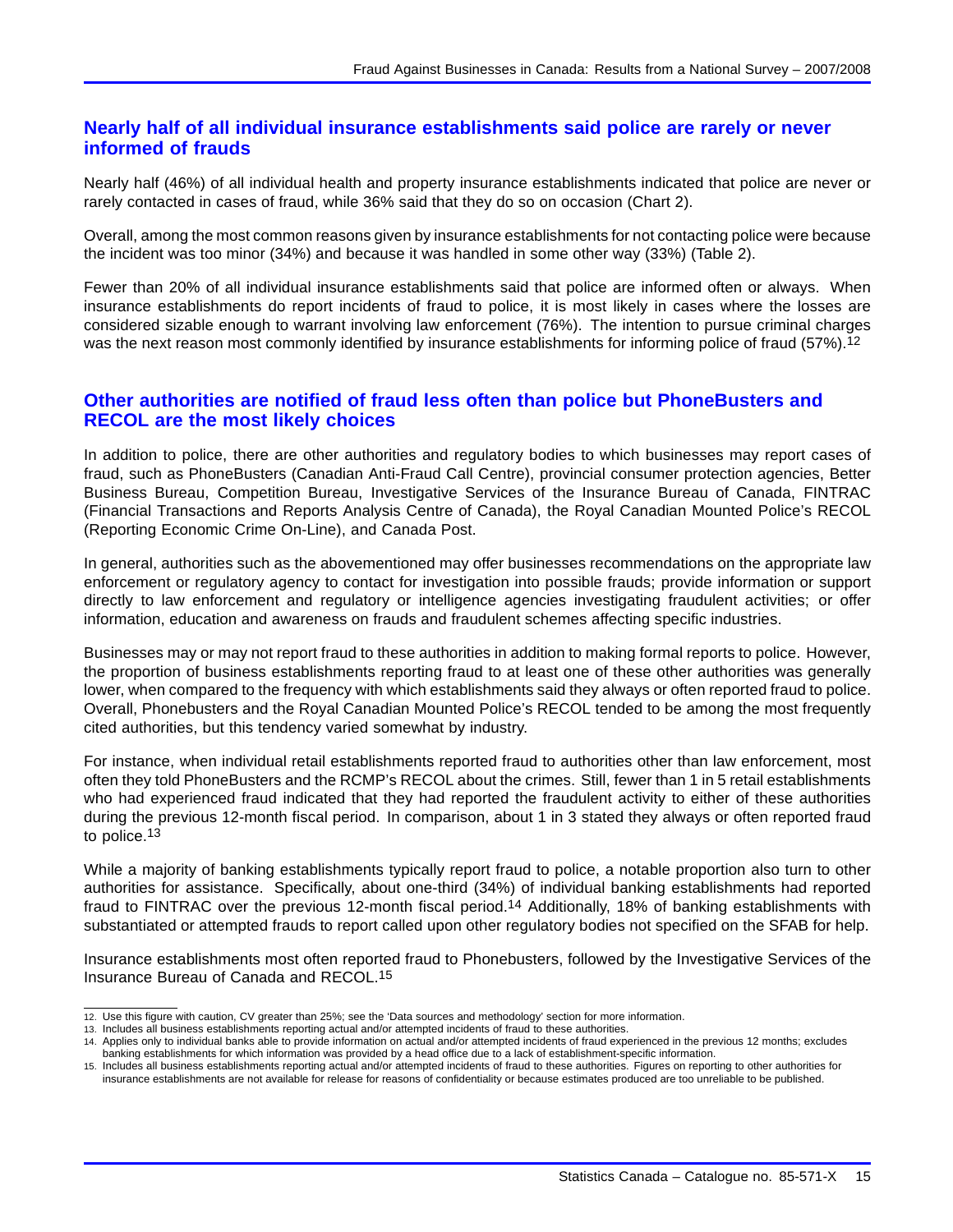# <span id="page-17-0"></span>**Civil courts not a usual means for resolving incidents of fraud**

In order to recover losses, businesses may pursue incidents of fraud in civil court. However, throughout the retail, banking and insurance industries, most businesses do not frequently turn to the civil courts to resolve incidents of fraud.

Resolving fraud cases in civil court was particularly uncommon in the retail and insurance industries. More than half (52%) of retail establishments reported that they never pursue fraud cases in civil court and a further 34% do so rarely. Likewise, close to two-thirds of insurance establishments said that they never (29%) or only rarely (33%) turned to the civil courts to resolve frauds.

For banking establishments, about one-third indicated that they rarely or never pursued fraud cases through the civil courts. Yet, nearly half of bank establishments did state that they occasionally seek the help of civil courts to resolve incidents of fraud.

# **Business establishments in the retail, banking and insurance industries all experienced monetary and non-monetary costs of fraud**

Fraud can result in substantial costs to businesses. These costs come in the form of dollars lost as a direct result of the fraudulent acts, as well as indirect costs such as those associated with court proceedings and additional investments in prevention and detection strategies. In addition, incidents of fraud may produce non-monetary impacts which are often overlooked, such as damage to business and client relationships, staff morale, and the reputation of the business (Australian Institute of Criminology, 2004).

Across the retail, banking and insurance industries, a majority of the business establishments that were victims of fraud suffered direct losses. In addition, notable proportions also reported experiencing non-monetary consequences of fraud such as impacts on their business procedures and staff morale.

Specifically in the retail industry, about 80% of business establishments that had been victims of fraud in the previous 12 months reported suffering monetary losses due directly to the frauds committed against them.16

More specifically among retail establishments indicating losses, while a large majority (89%) experienced losses of \$20,000 or less, still, about 5% lost between \$20,000 and \$60,000, 4% reported estimated losses ranging from more than \$60,000 to \$100,000, and 2% had losses exceeding \$100,000 (Chart [3\)](#page-18-0).

Fraud victimization also carried non-monetary consequences for many retail establishments. Most often the impacts of recent incidents of fraud were seen on retail establishments' policies and procedures (44%) followed by staff morale (26%) and client relationships (21%).

For the proportion of individual banking establishments providing information on fraud victimization in the previous 12 months, a large majority (80%) of fraud victims experienced some financial loss as a direct result of the frauds perpetrated against them.17

Among the banking establishments reporting fraud-related losses, while most (91%) indicated that their direct losses did not exceed \$20,000, 7% had estimated losses between \$20,000 and \$60,000, 1% had lost between \$60,000 and \$100,000 and another 1% reported losing between \$100,000 and \$1 million (Chart [3\)](#page-18-0).

<sup>16.</sup> Applies only to individual establishments providing information on fraud experienced in the previous 12 months; excludes establishments for which information was provided by a head office due to a lack of establishment-specific information.

<sup>17.</sup> Applies only to individual banks able to provide information on fraud experienced in the previous 12 months; excludes banking establishments for which information was provided by a head office due to a lack of establishment-specific information.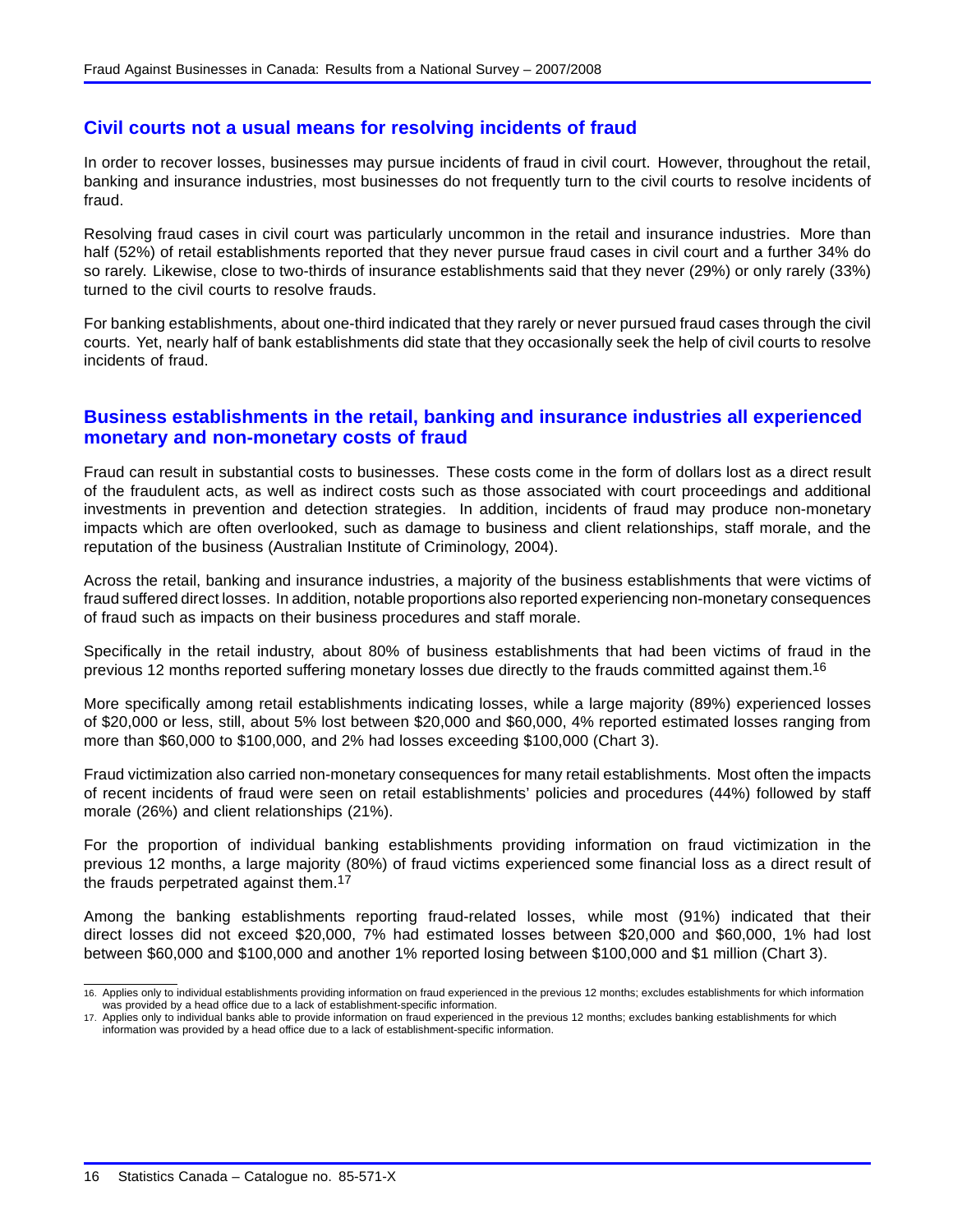#### <span id="page-18-0"></span>**Chart 3 Most fraud-related losses for retail and bank establishments did not exceed \$20,000, Canada, 2008**



percent of establishments reporting fraud-related losses

**Note(s):** Figures for individual health and property insurance establishments were too unreliable to be published. **Source(s):** Statistics Canada, Survey of Fraud Against Businesses, 2007/2008.

A number of banking establishments also experienced fraud's non-monetary consequences as well. In particular, 39% of banking establishments reported that recent incidents of fraud had had an impact on their business procedures and 29% reported an effect on client relationships. Impacts on clients' or other businesses' openness to on-line transactions (15%) and staff morale (13%) were reported by smaller proportions of banking establishments that had been victimized by fraud in the previous year.18

Nearly 7 in 10 of the individual insurance establishments experiencing fraud in the previous fiscal year incurred monetary losses as a direct consequence of these fraudulent acts.19 However, due to small numbers, more detailed information on the amounts lost due to fraud are unavailable for businesses in the insurance industry.20

In terms of non-monetary costs, fraud most frequently affected insurance establishments' business practices and procedures (65%) followed by their client relationships (61%21). An impact on staff morale was also mentioned by about 4 in 10 establishments.22

# **Strategies for detecting fraud key to keeping fraud costs down**

The more steps businesses take to control and uncover fraud, the greater their chances of detecting fraudulent activities and the better their ability to assess the effectiveness of their anti-fraud strategies. Thus, strategies for detecting and preventing fraud are key mechanisms in keeping the costs, direct and indirect, of fraud down (PricewaterhouseCoopers, 2007). Still, even with a sound anti-fraud system in place, some businesses may find the time and resources required to recoup financial losses are too prohibitive or impractical to actually take such steps (PricewaterhouseCoopers, 2007).

21. Use this figure with caution, CV greater than 25%; see the 'Data sources and methodology' section for more information.

<sup>18.</sup> Applies only to individual establishments able to provide information on fraud experienced in the previous 12 months; excludes banking establishments for which information was provided by a head office due to a lack of establishment-specific information.

<sup>19.</sup> Applies only to individual establishments able to provide information on fraud experienced in the previous 12 months; excludes banking establishments for which information was provided by a head office due to a lack of establishment-specific information.

<sup>20.</sup> Specific breakdowns of the financial losses due to fraud among insurance establishments are unavailable for public release, in order to meet the confidentiality requirements of the *Statistics Act* or because the estimates produced are too unreliable to be published.

<sup>22.</sup> Use this figure with caution, CV greater than 25%; see the 'Data sources and methodology' section for more information.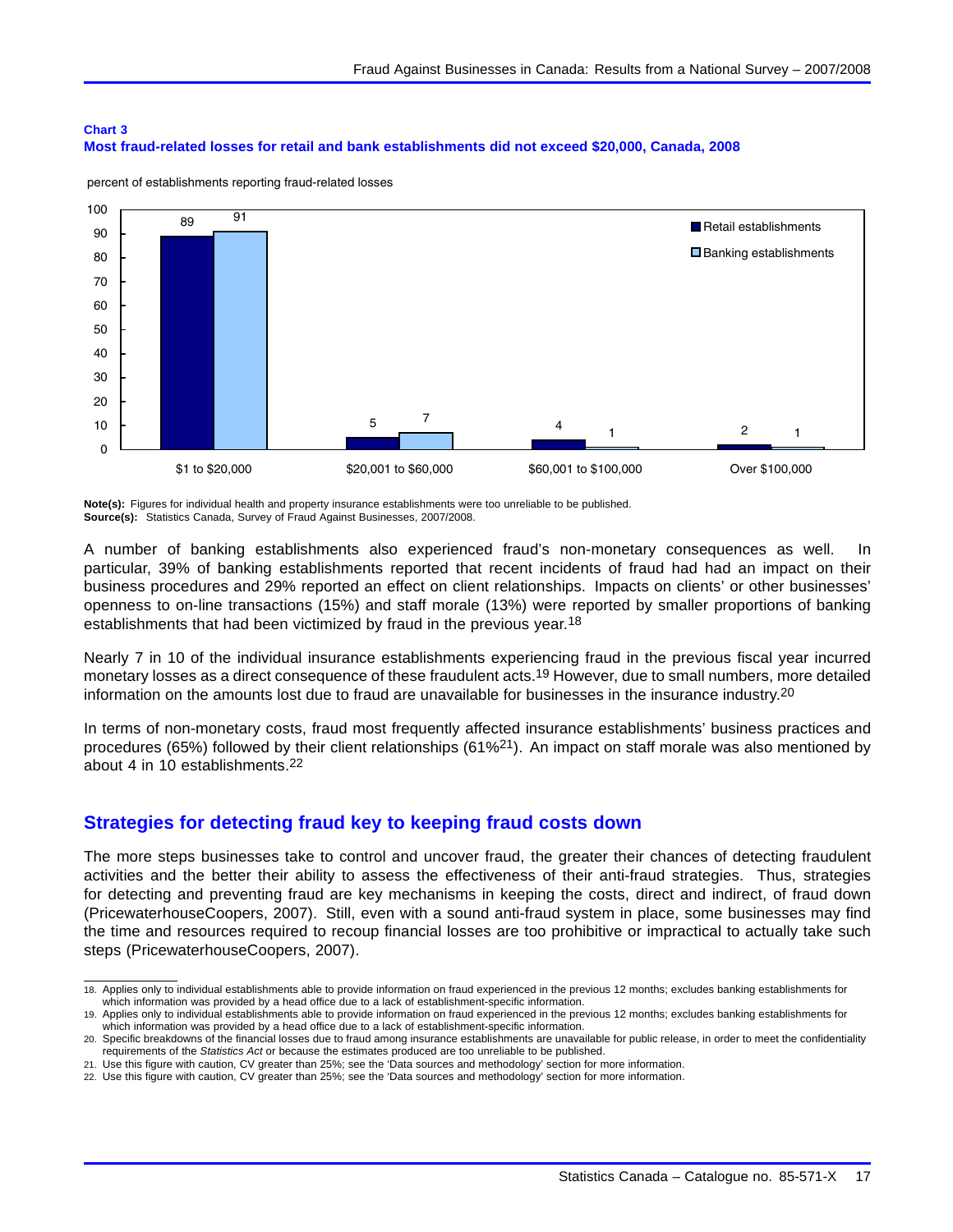<span id="page-19-0"></span>Overall, about two-thirds of business establishments across the retail, banking and insurance industries reported avoiding fraud-related losses or recovering at least some money as a result of their organization's fraud prevention measures.

Among retail establishments that had experienced fraud during the previous fiscal year, more than half (56%) reported recovering fraud-related losses as a result of detecting fraudulent activity.23 In most cases (94%) where anti-fraud strategies resulted in the recovery or avoidance of monetary losses, the amount recovered or saved was estimated to be \$20,000 or less.

Uncovering fraud also helped save many in the banking industry from suffering monetary losses, with nearly three-quarters of banking establishments (73%) victimized by fraud in the previous 12-month fiscal period recouping or avoiding losses through fraud detection efforts.24 Again, a sizable majority (82%) of these recoveries or avoided losses were in an amount that did not exceed \$20,000.

About 7 in 10 individual insurance establishments (72%) that had suffered fraud in the previous year were able to avoid or reduce fraud-related losses through detection. As well, compared to establishments in the retail and banking industries, those in the insurance industry more frequently reported higher amounts for recoveries.25 Among the insurance establishments reporting recovering or avoiding fraud-related losses, nearly half recovered or avoided losing between \$20,000 and \$300,000 through the use of anti-fraud initiatives.26

The extent to which business establishments were able to recoup specifically the monies lost as a direct result of frauds committed against them in the previous 12-months cannot be determined from the information collected on the SFAB. Rather, business establishments were asked, more generally, to provide the amount of financial losses they were able recover or avoid losing as a result of detecting fraud. Therefore, it is not certain whether the amounts reported represent losses that were actually recovered, monies that they avoided losing, or both.

# **About 8 business establishments in 10 relied on fraud detection techniques to identify fraudulent activities**

Internal investigators, external audits, risk management systems, detection technology and reporting by staff are among the many methods businesses can use to detect fraud. Overall, about 8 business establishments in 10 relied on some type of fraud detection technique to uncover fraudulent activities.

For the most part, the use of fraud detection methods was more common among large (50 or more employees) and medium-sized (20 to 49 employees) business establishments than among small business establishments with 5 to 19 employees. In particular though, large establishments used internal (63%) and external (28%) audits as well as detection technology (59%) to identify fraud more frequently than small establishments (52% of which used internal audits, 17% external audits and 48% detection technology).

# **Many business establishments rely on employees and internal audits to detect fraud**

While employees were among the most commonly used resources of fraud detection, reported by 80% of businesses reporting on the SFAB, about 6 in 10 businesses also relied on information provided by others such as the public, clients and customers to help detect fraud. While strategies for uncovering fraud cannot guarantee that all frauds will be discovered, they can increase businesses' opportunities for fraud detection, loss prevention and recovery.

<sup>23.</sup> Applies only to individual establishments able to provide information on fraud experienced in the previous 12 months; excludes establishments for which information was provided by a head office due to a lack of establishment-specific information.

<sup>24.</sup> Applies only to individual banks able to provide information on fraud experienced in the previous 12 months; excludes banking establishments for which information was provided by a head office due to a lack of establishment-specific information.

<sup>25.</sup> Applies only to individual establishment providing information on fraud experienced in the previous 12 months; excludes establishments for which information was provided by a head office due to a lack of establishment-specific information.

<sup>26.</sup> Due to small numbers, a specific breakdown of the financial costs recovered or avoided through fraud detection and prevention among insurance establishments is unavailable for public release in order to meet the confidentiality requirements of the *Statistics Act*, or because estimates produced are too unreliable to be published.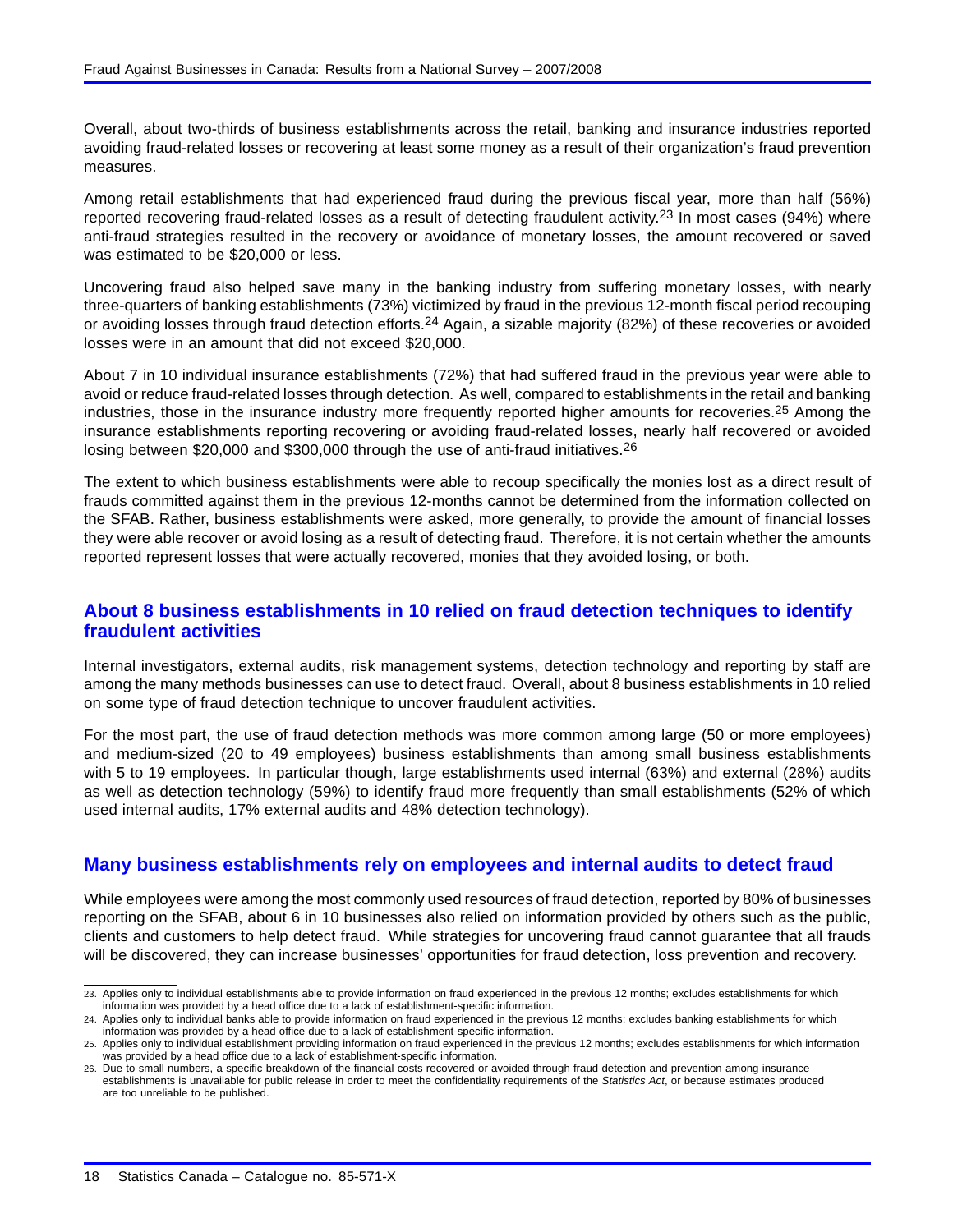<span id="page-20-0"></span>The most common methods of detecting fraud among retail establishments were through staff (75%) followed by reporting from clients, customers or business associates (52%) and internal audits (46%) (Table 3). About one-third of retail business establishments used detection technologies and a similar proportion discovered fraud by accident.

#### **Table 3**

**Selected methods of fraud detection used by retail, banking and insurance business establishments, Canada, 2008**

|                                                                                                                                                                                                                                                                                                                                                                | Industry                                                    |                                                          |                                                                |
|----------------------------------------------------------------------------------------------------------------------------------------------------------------------------------------------------------------------------------------------------------------------------------------------------------------------------------------------------------------|-------------------------------------------------------------|----------------------------------------------------------|----------------------------------------------------------------|
|                                                                                                                                                                                                                                                                                                                                                                | Retail                                                      | Banking                                                  | Health<br>and property<br>insurance                            |
|                                                                                                                                                                                                                                                                                                                                                                |                                                             | percent                                                  |                                                                |
| <b>Detection measures</b><br>Detection by staff<br>Reporting by public, clients, customers, business associates<br>Internal audit<br>Use of detection technology<br>By accident<br>Use of internal investigators<br>Use of risk management systems<br>External audit<br>Use of private investigators<br>Use of letters to verify and confirm services<br>Other | 75<br>52<br>46<br>37<br>34<br>28<br>22<br>15<br>8<br>5<br>5 | 96<br>90<br>75<br>90<br>45<br>86<br>91<br>23<br>23<br>20 | 81<br>68<br>52<br>34<br>56<br>44<br>21<br>25<br>28<br>47<br>18 |

**Source(s):** Statistics Canada, Survey of Fraud Against Businesses, 2007/2008.

Of the three industries, those in the banking sector used fraud detection strategies with the greatest frequency. According to the SFAB, 96% of all banking establishments reported detection by staff as a method of fraud detection, and like other industries, this was the most commonly mentioned means of uncovering fraud (Table 3). However, risk management systems; reports by clients, customers or business associates; detection technologies; and internal investigators were also each used by about 9 in 10 banking establishments to detect fraudulent activities.

More than 8 in 10 insurance establishments indicated that they turned to staff for identifying fraudulent activity, making it the most frequently named source of fraud detection for this industry as well (Table 3). Reporting by the public, clients, customers and/or business associates (68%), accidental discovery (56%) and internal audits (52%) were also common methods of detecting fraud among insurance establishments.<sup>27</sup>

# **Some business establishments that had experienced fraud were more likely than those that had not to use certain fraud detection measures**

Business establishments, particularly those in the retail sector, that reported experiencing some type of fraud in the past 12-month fiscal period were generally more likely to have reported using measures of fraud detection (particularly the use of detection technology and reporting by staff) than those who had not fallen victim to fraud during this time frame. While it is possible that businesses with more fraud may be more inclined to implement detection measures, this finding may also suggest that where detection practices are absent, some fraud may remain hidden.

For banking establishments, those that had been the victims of fraud in the previous 12-months were more likely than those who had not been so victimized to use detection technologies to identify fraud. However, non-victims were more likely to rely on audits and reporting by staff.

<sup>27.</sup> Due to small numbers, a specific breakdown of the detection methods used by victims and non-victims among insurance establishments is unavailable for public release in order to meet the confidentiality requirements of the *Statistics Act*, or because estimates produced are too unreliable to be published.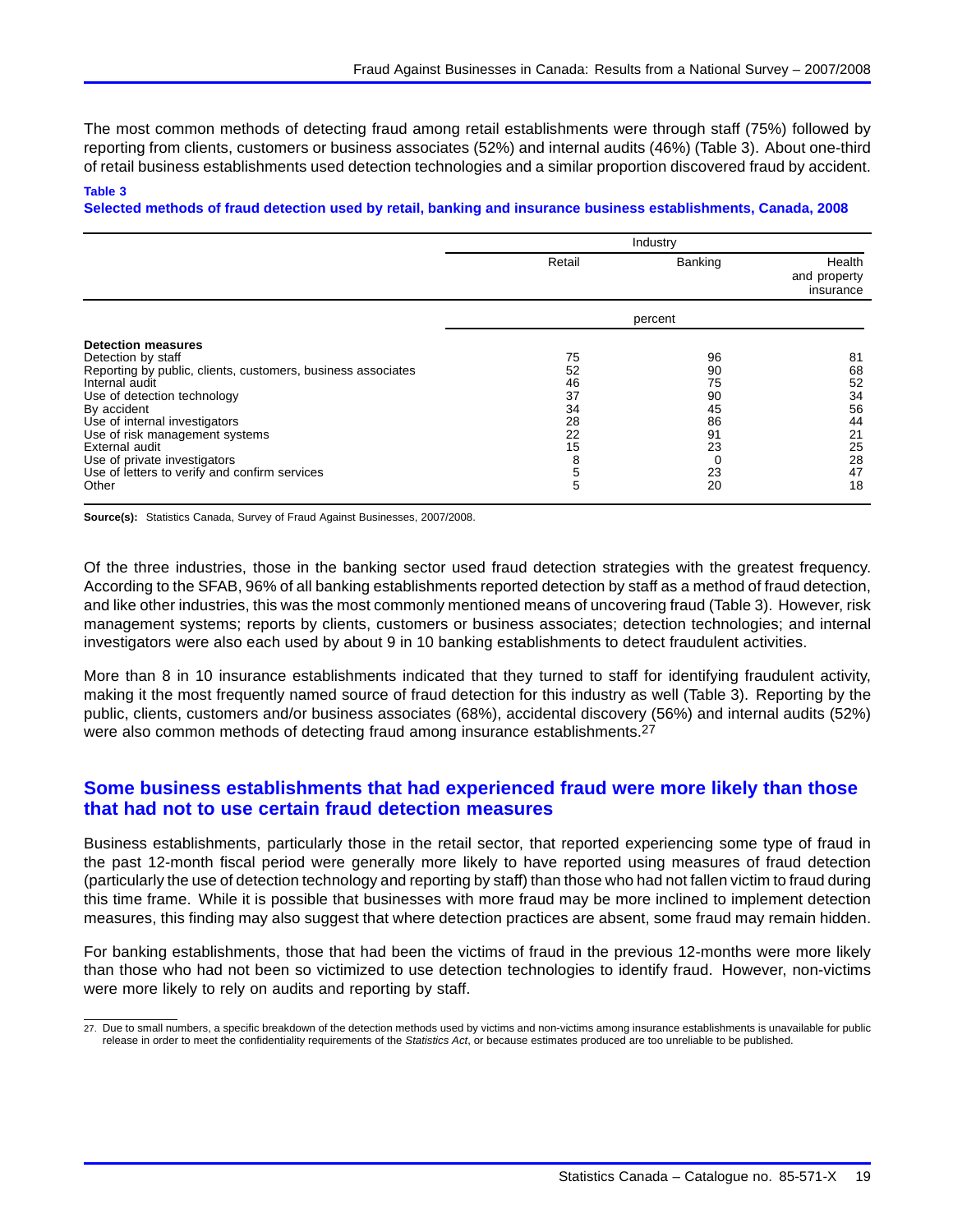# <span id="page-21-0"></span>**Training and awareness for employees and managers are part of the fraud prevention measures used by a majority of businesses**

Employees and managers figure prominently in the fraud prevention measures taken by many businesses. On average, nearly 9 in 10 business establishments utilized some measure of fraud prevention, with a preponderance of businesses from all industries identifying employee and manager training and awareness as components of their fraud prevention strategy. However, each industry also had other techniques they tended to utilize (Table 4).

#### **Table 4**

**Selected methods of fraud prevention used by retail, banking and insurance business establishments, Canada, 2008**

|                                                                                                                                                                                                                                                                                                                                                                                                                                                                                                                                                                                                                        | Industry                                                                              |                                                                                  |                                                                                  |
|------------------------------------------------------------------------------------------------------------------------------------------------------------------------------------------------------------------------------------------------------------------------------------------------------------------------------------------------------------------------------------------------------------------------------------------------------------------------------------------------------------------------------------------------------------------------------------------------------------------------|---------------------------------------------------------------------------------------|----------------------------------------------------------------------------------|----------------------------------------------------------------------------------|
|                                                                                                                                                                                                                                                                                                                                                                                                                                                                                                                                                                                                                        | Retail                                                                                | Banking                                                                          | Health<br>and property<br>insurance                                              |
|                                                                                                                                                                                                                                                                                                                                                                                                                                                                                                                                                                                                                        |                                                                                       | percent                                                                          |                                                                                  |
| <b>Prevention measures</b><br>Training of employees<br>Training of management<br>Daily financial reviews<br>Destruction or securing of files containing personal information<br>Securing electronic databases<br>Signing procedures for release/transfer of funds<br>Use of public information on fraud scams<br>Pre-employment screening<br>Organization's ethics or code of conduct<br>Public announcements for clients regarding fraud prevention<br>Background checks on clients<br>On-going trend analysis of fraud<br>On-going security clearances of employees<br>Publicizing fraud detection measures<br>Other | 81<br>63<br>54<br>49<br>46<br>38<br>36<br>33<br>32<br>23<br>20<br>19<br>19<br>16<br>3 | 99<br>95<br>81<br>94<br>96<br>85<br>88<br>96<br>96<br>83<br>90<br>86<br>34<br>39 | 85<br>77<br>61<br>72<br>76<br>80<br>50<br>53<br>72<br>17<br>46<br>26<br>22<br>31 |

**Source(s):** Statistics Canada, Survey of Fraud Against Businesses, 2007/2008.

A notable majority of retail establishments (81%) identified formal or informal training and raising awareness among employees as techniques used by their business to prevent fraud, and nearly two-thirds (63%) indicated that manager training and awareness were also part of their prevention strategy. In addition, about half of retail business establishments conducted daily financial reviews and reconciliations, and destroyed or secured documents containing personal information in order to thwart fraud (Table 4).

Almost all banking establishments (99%) implemented employee training and education as a part of their fraud prevention strategy. Additionally, more than 9 in 10 banking establishments indicated that each of the following measures were in place to help stop or deter fraud: pre-employment screening; secure electronic databases; an organizational code of conduct pertaining to fraud; training for management; as well as procedures for destroying or disposing of files containing personal information (i.e., account information, social insurance numbers, etc.) (Table 4).

For the insurance industry, 85% of the individual companies listed employee training and awareness among their fraud prevention techniques and more than three-quarters (77%) included training and education of managers. In addition, each of the following measures were taken by about three-quarters of insurance establishments as a means to combat fraud: required signing procedures for the release or transfer of funds; the securing of electronic databases; the destruction or securing of documents containing personal information, and their organization's code of conduct regarding fraud (Table 4).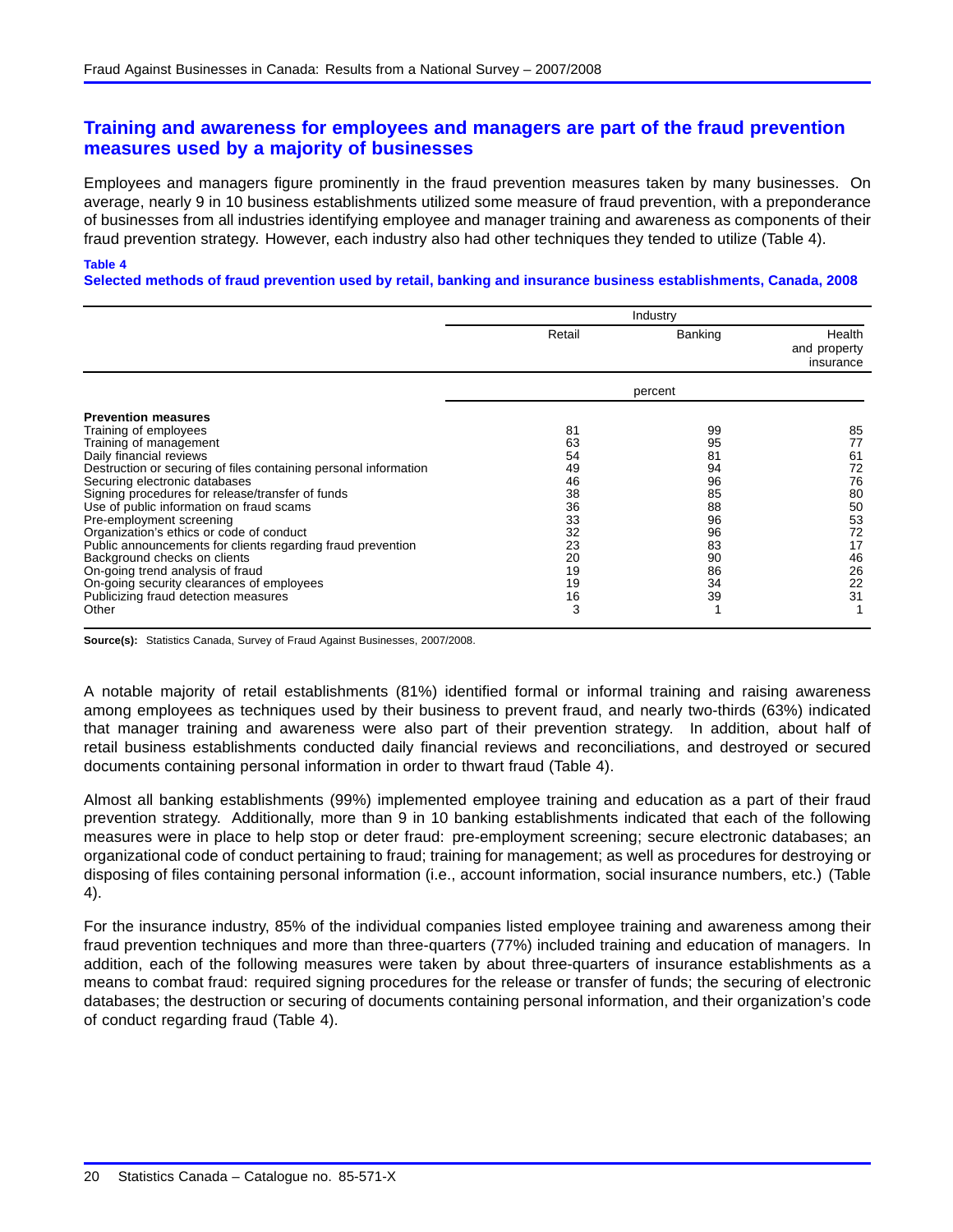### <span id="page-22-0"></span>**The use of fraud prevention measures varies by the size of the business establishment**

Overall, large business establishments, those with 50 or more employees, were more likely to use fraud prevention measures than small business establishments (5 to 19 employees), but this was particularly the case for certain types of prevention methods.

For example, more than three-quarters (76%) of large business establishments, compared to 45% of small establishments reported using pre-employment screening as a means to prevent fraud. Similarly, 87% of large establishments counted the use of management training, 54% background checks on clients and 44% publicizing their fraud detection measures among their strategies to prevent fraud. In comparison, small establishments reported using the same methods less often, 69%, 35% and 20%, respectively.

#### **Text box 4**

#### **Suggested initiatives for the further prevention of fraud**

When asked which, from a list of initiatives, would assist in the further prevention of fraud experienced by their industry, retail establishments, banking establishments and individual insurance establishments gave the following responses most frequently:

#### **Retail industry**

- Better employee and client training and awareness (60%)
- Cooperation and exchange of information among businesses in the same industry (e.g. through networks, associations, conferences, etc.) (48%)
- Partnerships between the police and businesses (44%)
- A national fraud reporting centre that all victims could report to and that could be a source for businesses and the public to obtain information on fraud scams, prevention, etc. (36%)

#### **Banking industry**

- Cooperation and exchange of information among businesses in the same industry (e.g. through networks, associations, conferences, etc. (92%)
- Better employee and client training and awareness (91%)
- Better public awareness and public information campaigns (76%)
- Investment in better detection and security technology (73%)
- Partnerships between the police and businesses (73%)

#### **Insurance industry**

- Cooperation and exchange of information among businesses in the same industry (e.g. through networks, associations, conferences, etc.) (74%)
- Better public awareness and public information campaigns (61%)
- Cooperation and exchange of information between all types of businesses (e.g. through networks, associations, conferences, etc.) (57%)
- Better employee and client training and awareness (56%)
- Partnerships between the police and businesses (56%)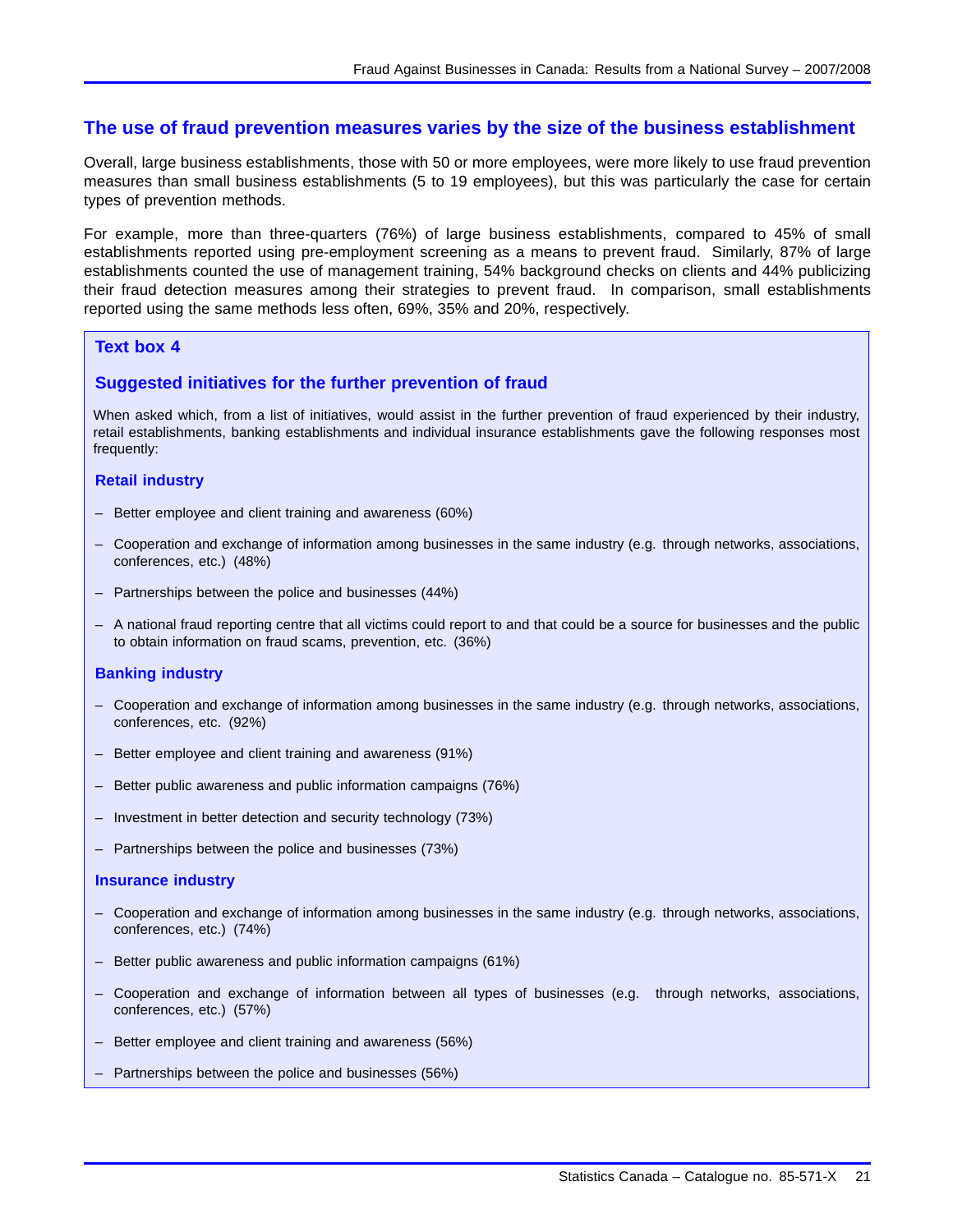# <span id="page-23-0"></span>**Summary**

About half of retail and insurance business establishments and a notable majority of banking establishments surveyed experienced some type of fraud in the last year. Fraudulent returns was the most frequent type of fraud reported by retail establishments, banking establishments most often experienced debit card fraud, while most frauds committed against individual insurance establishments involved false or fraudulent claims.

The extent to which businesses report these crimes to police varies. The reasons for informing police when a fraud has occurred typically hinge on the seriousness of the incident, particularly the size of the loss associated with it. Overall, more than one-third of all individual business establishments reporting on the SFAB indicated that they rarely, if ever, notify the police when fraudulent activity is detected.

There were also variations in the tendency to report fraud to police among the industries. For example, almost half of retail business establishments and insurance establishments reported that police are rarely or never called when a fraud against their business is detected compared to only 4% of banking establishments.

About 80% of the retail and banking establishments and nearly 7 in 10 of the individual insurance establishments victimized by fraud suffered direct financial losses as a consequence of the fraud. In addition, many businesses also reported non-monetary consequences stemming from their recent experiences with fraud. In terms of estimated monetary costs due directly to fraud, most retail and banking establishments reported estimated losses of \$20,000 or less.

Staff play an important role in fraud detection and prevention among businesses in the retail, banking and insurance industries. Some business establishments, particularly those in the retail sector, that had been victims of fraud were more likely to report that they used measures of detection than those who had not, suggesting that some fraud may go undetected in the absence of such measures.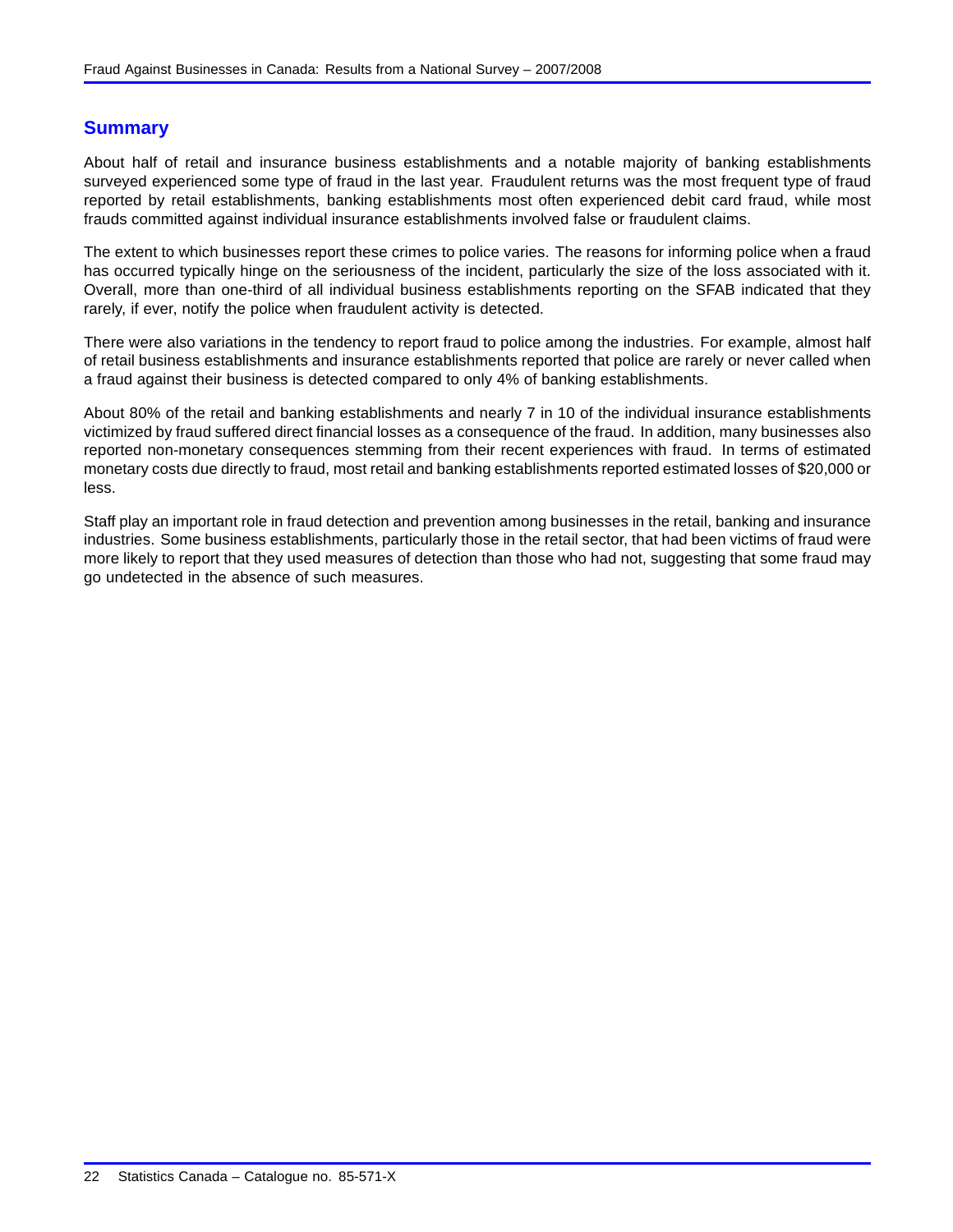# <span id="page-24-0"></span>**Data sources and methodology**

The Survey of Fraud Against Businesses (SFAB) was conducted in partnership with Public Safety Canada through funds from the Policy Research Initiative. It is a national survey that collects information on the nature and extent of fraud experienced by small, medium and large business establishments from the retail, banking and insurance industries (both property/casualty insurance and health insurance), as defined by the North American Industry Classification System (NAICS).

The SFAB is a mail-out/ mail-back survey that collects data on the number of fraud incidents experienced in a 12-month reference period. Some of the types of fraud measured include: credit and debit card fraud; fraudulent use of cheques; use of counterfeit currency; use of false identity or false information in applications or other documents; advance fee schemes; false billing; and insurance fraud.

The SFAB also collects information on the method by which the fraud was committed (e.g. Internet or on-line, regular mail, in-person, etc.), dollar loss, non-monetary effects of fraud on business establishments (e.g. effects on brand reputation and the use of technology in business transactions), the actions typically taken regarding incidents of fraud (e.g. reporting to police or other enforcement agencies), and prevention and detection measures business establishments have in place.

A sample of approximately 7,500 individual businesses and head offices was drawn from Statistics Canada's Business Registry. The overall response rate for the survey was about 57%. The approximate response rates by sector were as follows: retail, 57%; banking, 64%; health insurance, 50%; and property insurance, 48%.

Information from the SFAB is presented for **individual business establishments** and not for head offices or corporate head quarters. For approximately 90% of the sample, information was collected from individual business establishments directly. For the remainder, information was collected from head offices representing multiple establishments, and then, where feasible, broken down to the level of single establishments.

# **Non-response and imputation**

For the SFAB there were two different types of non-respondents; partial non-respondents and total non-respondents. Partial non-response occurs when a usable questionnaire is received from the respondent but at least one variable is missing. Total non-response occurs when a usable questionnaire is not received from the respondent.

An imputation procedure was used to replace missing data for partial non-respondents on the SFAB. The use of an imputation strategy to treat non-response greatly simplifies the analysis of the SFAB data by having one set of weights rather than having a different set of weights for each variable and makes the SFAB estimates more usable by having a more complete micro-data file.

The imputation method used for imputing the majority of the missing values for item non-response was nearest neighbour donor imputation. This method involves replacing missing values for a non-responding unit with the corresponding values obtained for the responding unit (donor) nearest to it in terms of a vector of matching variables and a given distance measure.

For dealing with total non-response, a weight adjustment was performed so that the weights of the responding units (complete and partial respondents) are increased to represent the total non-responding units.

For additional information on the definitions and methods used on the SFAB see: Survey of Fraud Against Businesses Survey (survey number 5133) at http://*www.statcan.gc.ca/concepts/index-eng.htm*.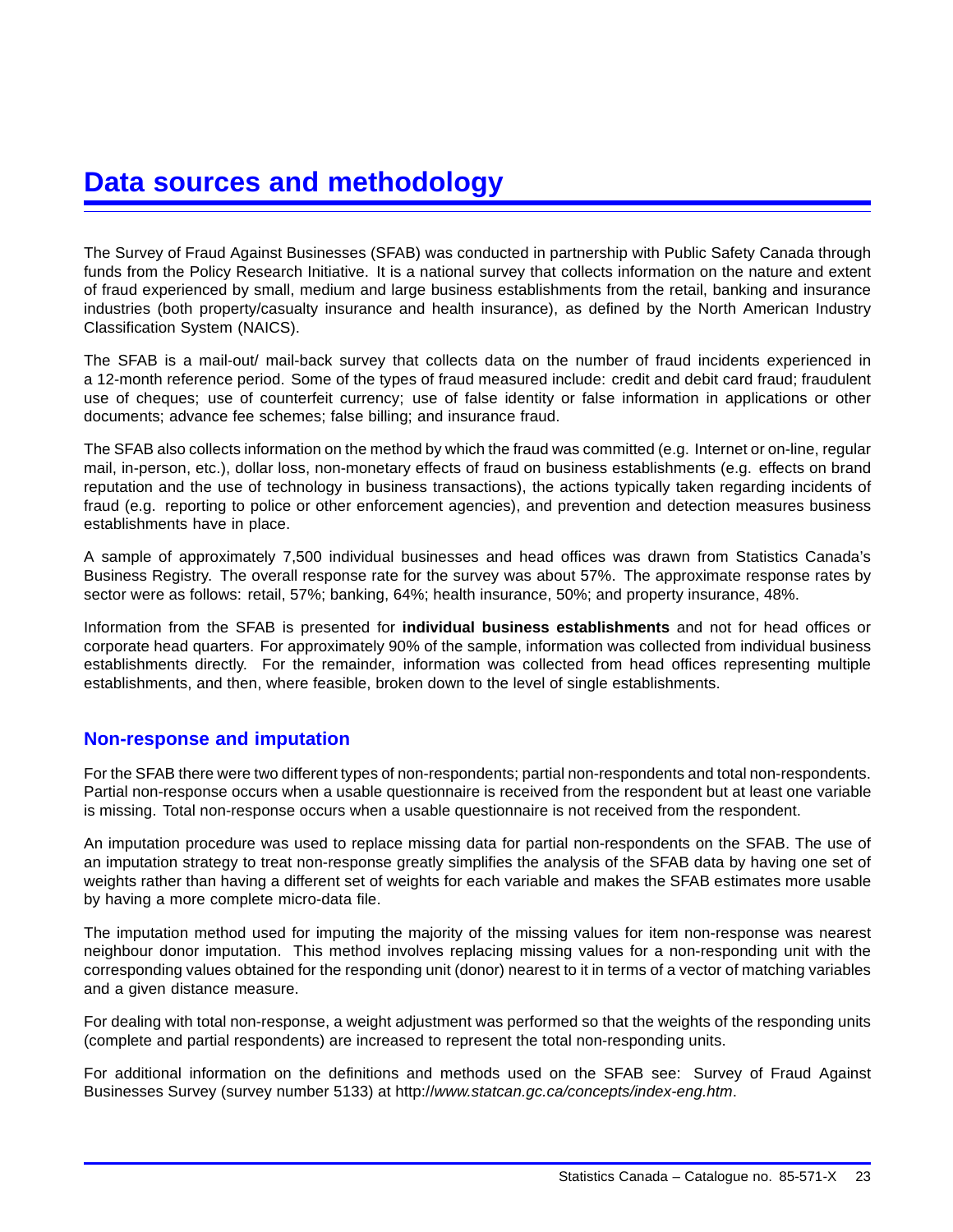# **Coefficient of variation**

The SFAB data are based on information collected from a sample of businesses and are therefore, subject to sampling error. Although the exact sampling error of the estimate cannot be measured from sample results alone, it is possible to estimate a statistical measure of sample error, the standard error. Because of the large variety of estimates that can be produced from a survey, the standard error is usually expressed relative to the estimate to which it pertains. The resulting measure, known as the coefficient of variation (CV) of an estimate, is obtained by dividing the standard error of the estimate by the estimate itself and is usually expressed as a percentage.

This report uses the coefficient of variation as a measure of the sampling error. For the purposes of this survey, an estimate with a coefficient of variation of higher than 35% is considered too unreliable to be published and the symbol F appears next to the corresponding estimate. When the CV of the estimate is between 25% and 35%, the corresponding estimate is accompanied by the symbol E. These estimates should be used with caution to support a conclusion.